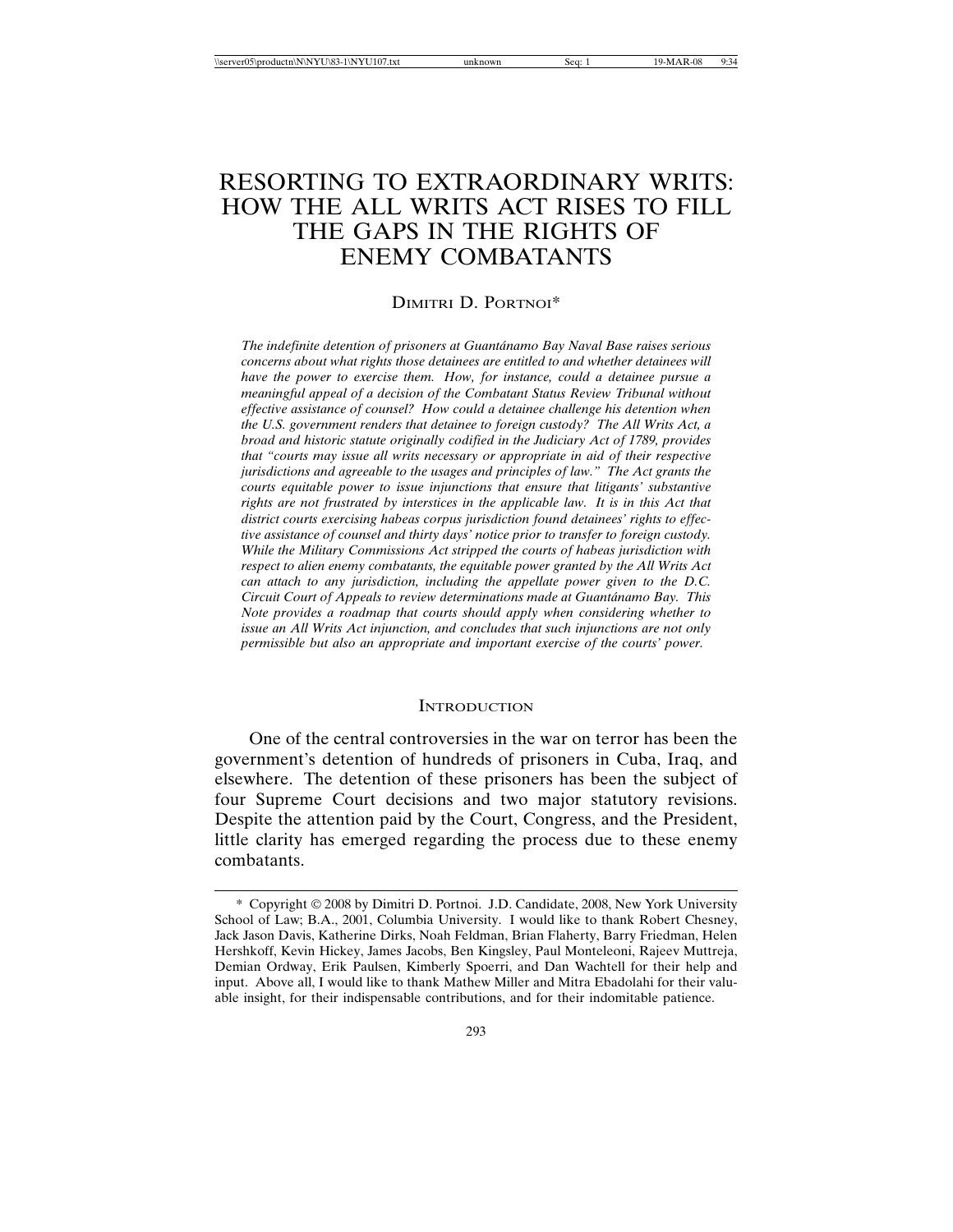After the Supreme Court ruled that detainees housed at Guantánamo Bay were entitled to petition for a writ of habeas corpus,<sup>1</sup> the Defense Department provided "notifications" to the detainees informing them that they could challenge their detention "through a process called *a petition for a writ of habeas corpus*."2 The notifications failed to explain what the petition was or how a detainee would go about filing one.3 Moreover, the government refused to allow counsel to meet with the detainees, creating what one judge called a "Sisyphean quagmire."4 Through these acts, the government sought to turn the Supreme Court's order into a set of formalities imposing no substantive obligations.

In response to the executive branch's attempts to frustrate meaningful application of the judiciary's orders, some courts have robustly exercised their power to manage the treatment of and process due to detainees. Whenever the judiciary takes a supervisory role over the executive branch, however, questions of judicial competence are appropriate: Should the judiciary make detailed decisions regarding the execution of its orders, or should it rely on the executive to interpret and implement such orders and evaluate only after the fact? These questions are amplified when the judiciary's management relates to the treatment of enemy combatants during wartime given the executive's power to wage war.

Despite these questions, many courts have recently exercised such supervisory powers under the All Writs Act (AWA).<sup>5</sup> The AWA applies where a legislative scheme is unclear or incomplete. The language grants courts power to issue "necessary or appropriate" writs, and thus operates as a gap-filler for the *casus omissus*—the unprovided-for case.6 The body of AWA jurisprudence is wide in the context of habeas corpus petitions because habeas corpus proceedings

5 28 U.S.C. § 1651(a) (2000).

<sup>1</sup> Rasul v. Bush, 542 U.S. 466, 483–84 (2004).

<sup>2</sup> Adem v. Bush, 425 F. Supp. 2d 7, 12 (D.D.C. 2006).

<sup>3</sup> *Id.* at 12 n.9. The district court noted:

The Court doubts that most Americans would understand the meaning of the phrase "petition for a writ of *habeas corpus*." To expect Adem, who does not speak English and who 'almost certainly lack[s] a working knowledge of the American legal system' to intuit the meaning of an ancient, Latin, legal term of art is simply absurd.

*Id.* at 25.

<sup>4</sup> *Id.* at 14. When assistance from counsel was granted by the D.C. District Court, notifications of this right were mailed in English to the detainees. There is no evidence that these mailed notifications were ever translated. *Id.* at 17 n.20.

<sup>6</sup> William N. Eskridge, Jr., *All About Words: Early Understandings of the "Judicial Power" in Statutory Interpretation, 1776–1806*, 101 COLUM. L. REV. 990, 995–96 (2001).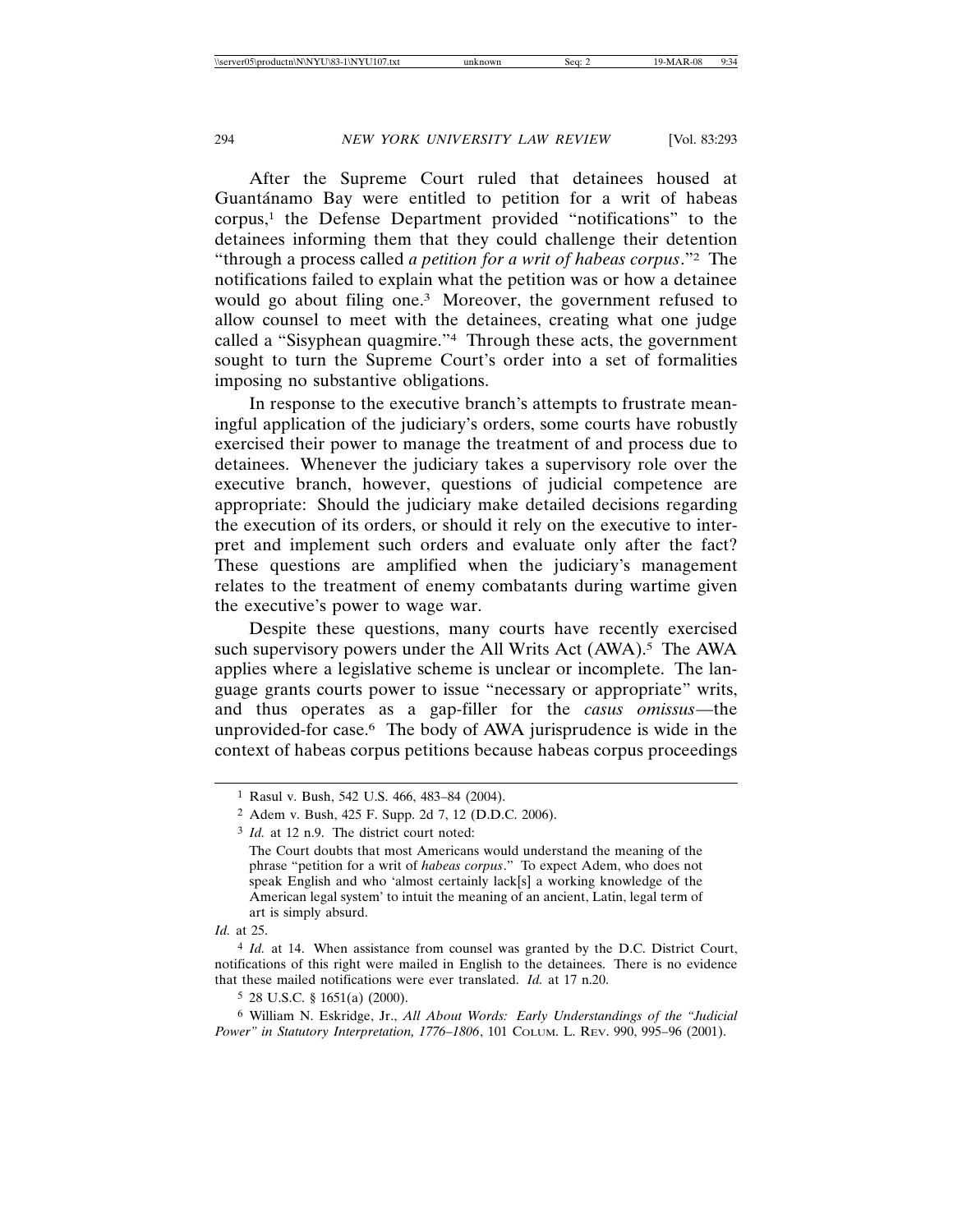are subject to neither federal civil nor criminal procedural rules.7 It is also unsurprising that the AWA would have a wide berth in war on terror issues since these issues operate either as a new body of law or as a purely executive prerogative.

In contrast to the cases described in this Note, the AWA's discretionary power historically has been exercised sparingly. By virtue of its infrequent use and discretionary nature, jurisprudence concerning the issuing of extraordinary writs, or so-called "All Writs Act injunctions,"8 is sparse, and a clear standard is lacking on the face of the statute. Because the Guantánamo detainee cases invoking the AWA have come before many judges, the decisions risk being characterized as discretionary actions not grounded in sound jurisprudence.

It is therefore appropriate that Part I of this Note reviews and organizes the AWA jurisprudence, with a focus on the Supreme Court and the circuit courts. This Part demonstrates that certain factors prove decisive in the granting of an AWA injunction. The courts have not acted capriciously, but rather have developed factors that take into account each word of the statute and the Act's history. These factors provide a framework for reviewing the application of the AWA to specific rights, such as the effective assistance of counsel, throughout the Note.

Part II considers two applications of the AWA in the Guantánamo cases before the statutory right to habeas corpus was extinguished by the Military Commissions Act (MCA).<sup>9</sup> In one case, the D.C. District Court established a right to effective assistance of counsel grounded in the AWA. Another series of decisions, which I call the "transfer abeyance" cases, considered injunctions against detainee transfer to the custody of a foreign country to eliminate pending habeas claims. These decisions have varied in both outcome and reasoning, inconsistently applying the AWA jurisprudence outlined in Part I. Because the MCA extinguished the detainees' habeas claims, the D.C. Circuit never reviewed these AWA cases, and so the confused jurisprudence stands. This Part is not only descriptive, but draws on the district court decisions and Supreme Court jurisprudence to show a way all these cases could have been resolved consistently

<sup>7</sup> The principal case in this area is *Harris v. Nelson*, 394 U.S. 286 (1969). In *Harris*, the Supreme Court ruled that a prisoner seeking discovery could do so, despite the fact that the Federal Rules of Civil Procedure's discovery provisions do not apply to habeas petitioners and the habeas statutes do not themselves permit discovery, because of the necessity that the court engage in a factual hearing. *Id.* at 293, 299.

<sup>8</sup> Klay v. United Healthgroup, Inc., 376 F.3d 1092, 1100 (11th Cir. 2004).

<sup>9</sup> Military Commissions Act of 2006, Pub. L. No. 109-366, §§ 7, 9, 120 Stat. 2600, 2635–37 (to be codified at 28 U.S.C. § 2241, 10 U.S.C. § 801).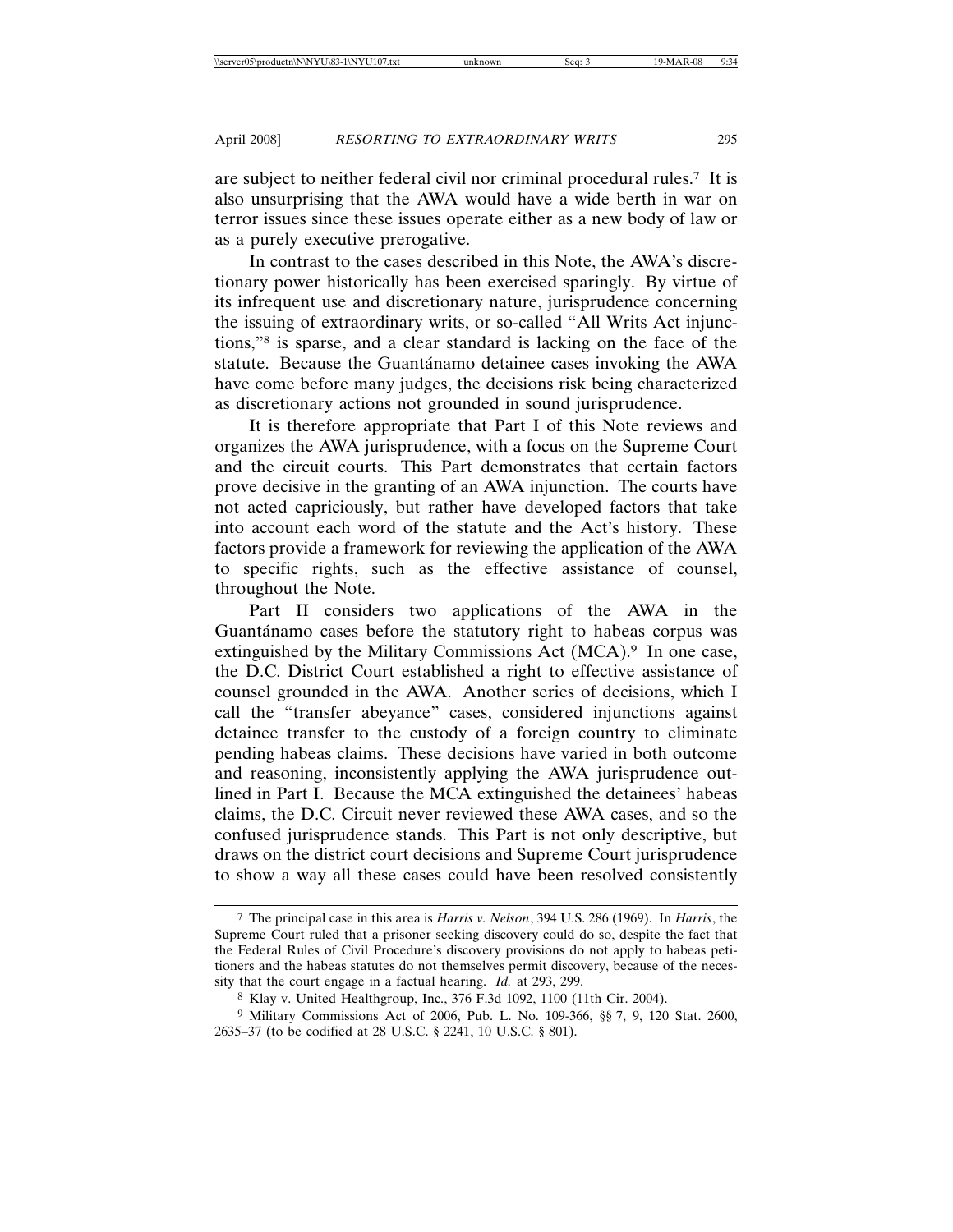and fairly. Finally, this Part considers the role of classic equity courts to conclude not only that courts *can* exercise the AWA injunction power, but that they should.

Part III evaluates the effect of the MCA and the Detainee Treatment Act (DTA)<sup>10</sup> on the power of courts to issue AWA injunctions. The MCA stripped the district courts of any jurisdiction over habeas corpus petitions filed by alien enemy combatants, eliminating any possible AWA usage. However, the DTA created a new form of appellate jurisdiction in the D.C. Circuit over determinations made at Guantánamo. The D.C. Circuit has already used this appellate power as a basis for action under the AWA, issuing an injunction granting detainees meaningful assistance of counsel. The implication of this order is that the applicable AWA law is the same under the DTA as it was under the habeas statutes. This Note concludes that the roadmap provided for using the All Writs Act is not sui generis to the Guantánamo experience, but rather can be applied wherever a court considers issuing an AWA injunction.

# I

### THE ALL WRITS ACT

The AWA provides in totality: "The Supreme Court and all courts established by Act of Congress may issue all writs necessary or appropriate in aid of their respective jurisdictions and agreeable to the usages and principles of law."11

The AWA was initially codified in the Judiciary Act of 1789.12 The Judiciary Act, passed in September of 1789, has been described by Justice O'Connor as "the last of the triad of founding documents, along with the Declaration of Independence and the Constitution itself,"13 and by Justice Brown as "probably the most important and most satisfactory Act ever passed by Congress."14 The Judiciary Act established the Supreme Court and inferior courts and enumerated the basic powers of the judicial branch.15

Section 14, which became known as the "all-writs" provision, contains what has been described as "[t]he most expansive and open-

15 *Id.* at 2.

<sup>10</sup> Detainee Treatment Act of 2005, Pub. L. No. 109-148, § 1005(a), 119 Stat. 2739, 2740–41 (codified at 10 U.S.C. § 801 note (Supp. V 2005)).

<sup>11</sup> All Writs Act, 28 U.S.C. § 1651(a) (2000).

<sup>12</sup> Judiciary Act of 1789, ch. 20, § 14, 1 Stat. 73, 81–82 (codified as amended at 28 U.S.C. § 1651(a)).

<sup>13</sup> Sandra Day O'Connor, *The Judiciary Act of 1789 and the American Judicial Tradition*, 59 U. CIN. L. REV. 1, 3 (1990).

<sup>14</sup> *Id.* (quoting Charles Warren, *New Light on the History of the Federal Judiciary Act of 1789*, 37 HARV. L. REV. 49, 52 (1923)).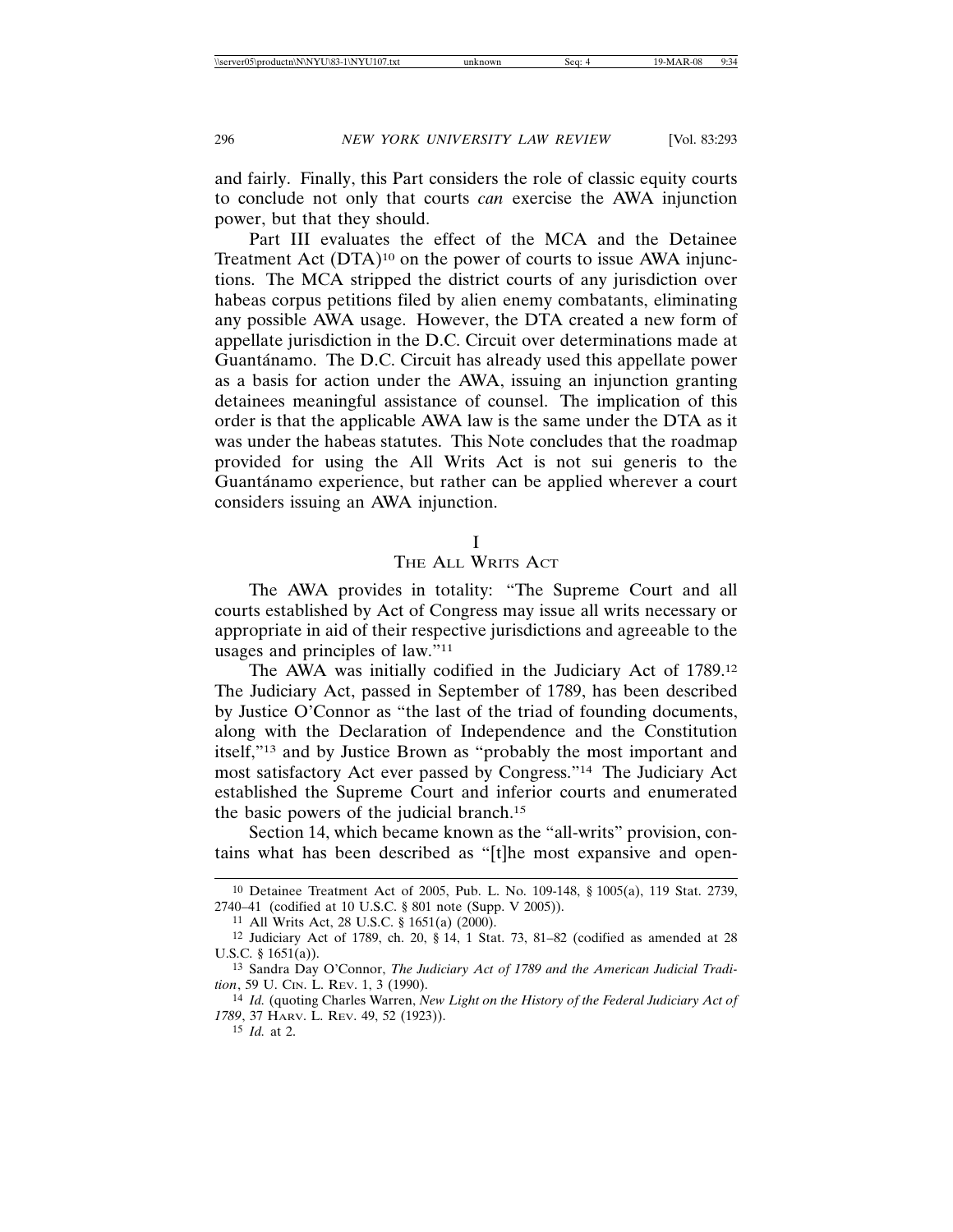ended language" in the Judiciary Act.16 The Act allows a federal court to "avail itself of all auxiliary writs as aids in the performance of its duties, when the use of such historic aids is calculated in its sound judgment to achieve the ends of justice entrusted to it."17

To understand the power of the AWA, it is useful to understand the origin of the writ system itself. In the classic English writ system, an "original writ" could be obtained from the Chancellor and represented "distinct, rigid forms of action with their own peculiar pleadings and procedures" in the Court of Common Pleas.18 The King's Bench was created to decide cases outside the scope of the original writs, issuing "prerogative writs" to compel executive and judicial officials to obey the law.19 Moreover, a court with jurisdiction could always issue "judicial writs" as needed to carry on its proceedings, such as to ensure compliance with its processes.<sup>20</sup> Finally the Chancery Court could grant remedies when other courts could not because of technical writ and evidentiary difficulties. The Chancellor was granted unbridled discretion by the King to do justice and "to order a defendant . . . to do (or refrain from doing) a particular act."21 From this body of law evolved the substantive law of equity.<sup>22</sup>

This equitable power of the courts has evolved from unbridled discretion to a limited common-law doctrine. As Professor Eskridge has noted: "In its strict literal sense, the term 'equity of the statute' only referred to judicial *extension* of statutory terms to a *casus omissus*, the unprovided-for case."23 Eskridge explains that this method derived from a Roman law concept "that gaps in statutes could be filled by analogy to other parts of the statute or of the code."24 This description of the equity courts' role is akin to the modern use of the AWA. The AWA may only be used in the *casus omissus*, the case where the petitioner has no other recourse. Some legal scholars theorize that the American system of separation of

<sup>16</sup> Wythe Holt, *"To Establish Justice": Politics, the Judiciary Act of 1789, and the Invention of the Federal Courts*, 1989 DUKE L.J. 1421, 1507.

<sup>17</sup> United States v. N.Y. Tel. Co., 434 U.S. 159, 172–73 (1977).

<sup>18</sup> Robert J. Pushaw, Jr., *The Inherent Powers of Federal Courts and the Structural Constitution*, 86 IOWA L. REV. 735, 801 (2001).

<sup>19</sup> *Id.* at 802.

<sup>20</sup> *Id.*

<sup>21</sup> *Id.* at 803.

<sup>22</sup> *Id.* at 804.

<sup>23</sup> Eskridge, *supra* note 6, at 995–96. Professor Eskridge's historical study of the Judiciary Act of 1789 bears particular relevance to this Note, as it covers the precise period when the Act was passed and provides an important analysis of the courts' role in gapfilling to ensure that litigants' rights are not frustrated.

<sup>24</sup> *Id.* at 996 n.22.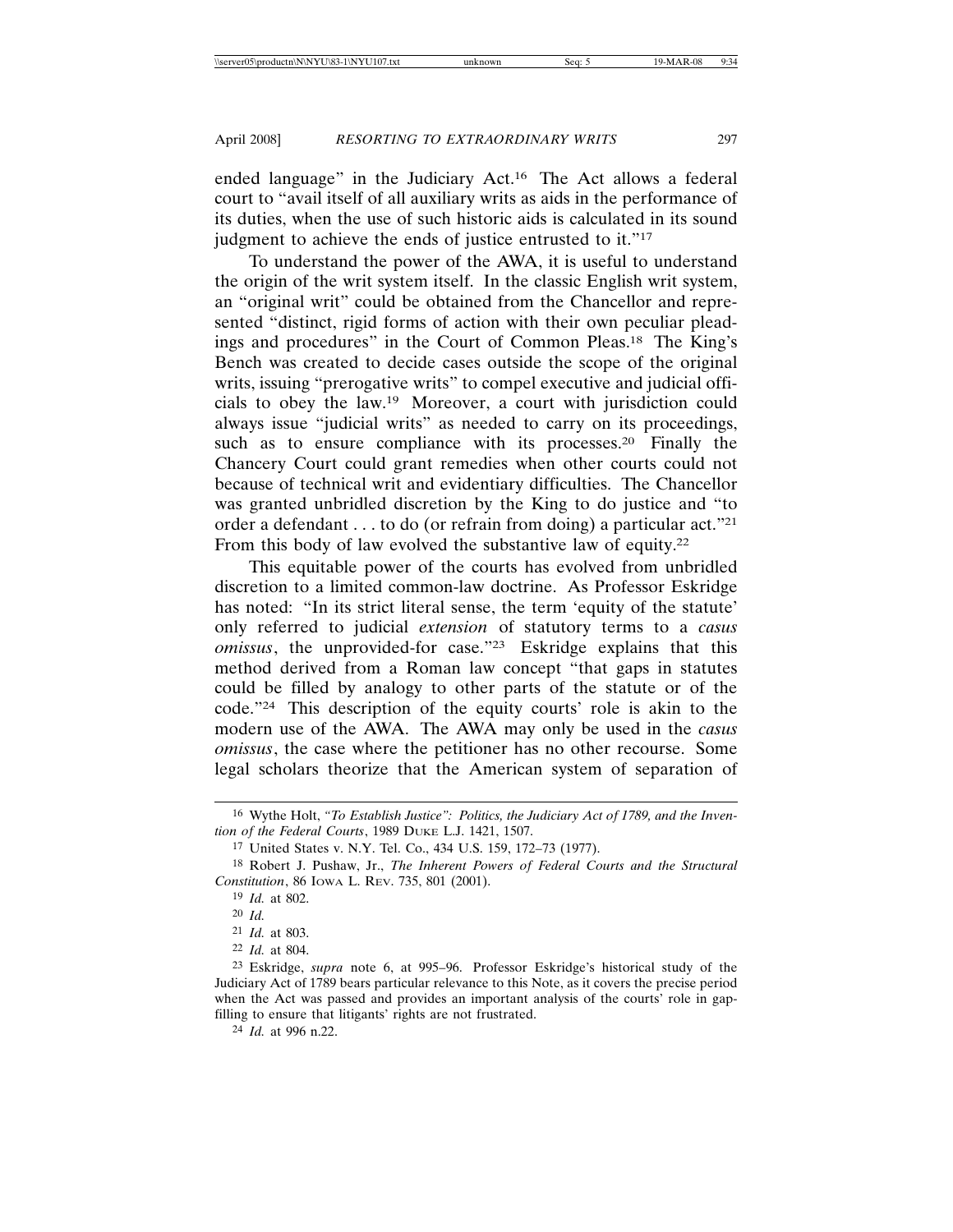powers repudiated the English equity courts.25 Professor Eskridge responds with a persuasive historical analysis showing that America's early judicial history actually reflects the characteristics of the courts of equity.26

Of course, the AWA embodies an accretion of power in the judiciary that raises separation-of-powers concerns about courts' competence to issue broad orders to the executive branch in wartime. It is well established that the federal courts have power "to say what the law is."<sup>27</sup> "The courts must declare the sense of the law; and if they should be disposed to exercise WILL instead of JUDGMENT, the consequence would equally be the substitution of their pleasure to that of the legislative body."28 When federal courts involve themselves in lawmaking, they must engage in a "subsidiary process of evaluating competing policies [and] determining which is preferable,"29 a process best left to the political branches.30

However, the AWA operates solely as a "gap filler."31 This limitation of scope prevents an accretion of power in the judiciary because courts can only act to fill gaps left by Congress. Moreover, the AWA may be viewed as a broad statutory delegation of authority by Congress to the courts to fill existing gaps by developing law, in the same way that the grant of admiralty jurisdiction permits the courts to make law.<sup>32</sup> The separation-of-powers concern is further mitigated by the 218 years of "congressional acquiescence and tacit approval"33 demonstrated by the lack of a repeal or material revision of the AWA over its long history.

This background material explains the purpose of, concerns about, and limitations on the AWA. The next section turns to the elements necessary for judicial invocation of the Act.

<sup>25</sup> *E.g.*, John F. Manning, *Textualism and the Equity of the Statute*, 101 COLUM. L. REV. 1, 56–78 (2001) (arguing that English equity principles were not imported to American judicial system, given strong separation of judicial and legislative activities and structure of legislative branch in American constitutional system).

<sup>26</sup> Eskridge, *supra* note 6, at 1009–87.

<sup>27</sup> Marbury v. Madison, 5 U.S. (1 Cranch) 137, 177 (1803).

<sup>28</sup> THE FEDERALIST NO. 78, at 381 (Alexander Hamilton) (Terence Ball ed., 2003).

<sup>29</sup> Brian M. Hoffstadt, *Common-Law Writs and Federal Common Lawmaking on Collateral Review*, 96 NW. U. L. REV. 1413, 1429 (2002).

<sup>30</sup> *See id.* at 1429–30 (citing superior congressional, relative to judicial, competency at making policy choices).

<sup>31</sup> *Id.* at 1460–61 (quoting United States v. Valdez-Pacheco, 237 F.3d 1077, 1079 (9th Cir. 2001)).

<sup>32</sup> *Id.* at 1467.

<sup>33</sup> *Id.*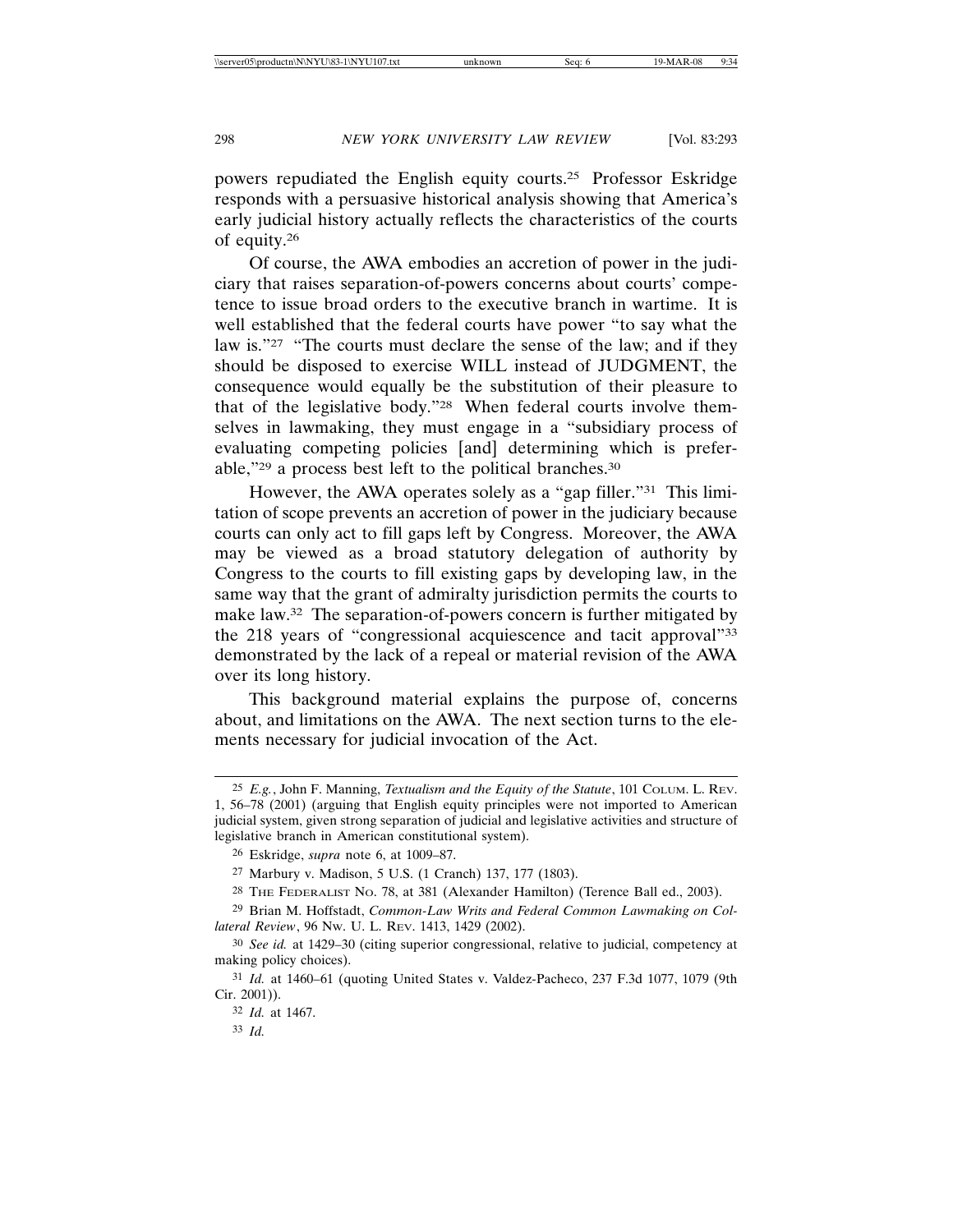# *A. Necessary Elements for Application of the All Writs Act*

Although the Act is short, it does present certain prerequisites to the issuance of an AWA injunction: the absence of alternative avenues to obtain the same relief, an independent basis for subject-matter jurisdiction, and a finding that the writ is necessary or appropriate in aid of that jurisdiction. Further, the form of the injunction should conform to the usages and principles of law. Because this area of the law is undertheorized in the secondary literature, each of these elements will be taken up in turn through a careful analysis of Supreme Court and lower federal court precedent.

While this Part will consider the four factors for issuing an extraordinary writ under the AWA, it will not make a distinction among the various common-law writs. This is because courts have shown an "almost complete lack of contemporary interest in the technical distinctions between different forms of the writs."34 Rather, the "current flexible approach [is] to work free from the shadows of antique practices."35 Accordingly, this Note follows the Eleventh Circuit's nomenclature, which refers to any order under the power of the AWA as an "All Writs Act injunction."36

### *1. The Absence of Alternative Remedies*

The first prerequisite for issuing an AWA injunction is the absence of alternative remedies. If alternative avenues are available, the court should not resort to an AWA injunction. "Where a statute specifically addresses the particular issue at hand, it is that authority, and not the All Writs Act, that is controlling."37 The AWA does not authorize courts to issue "ad hoc writs whenever compliance with statutory procedures appears inconvenient or less appropriate."38

Two important questions remain undecided in this area. The first is whether an injunction under the AWA should only issue when traditional preliminary injunction standards are unavailing. In *Klay v.*

<sup>34</sup> 16 CHARLES ALAN WRIGHT, ARTHUR R. MILLER & EDWARD H. COOPER, FEDERAL PRACTICE AND PROCEDURE § 3932.2 (2d ed. 1996).

<sup>35</sup> *Id.* Wright, Miller & Cooper's treatise considers the AWA specifically in circumstances relating to an appellate court's power to issue writs to a lower court. *Id.* §§ 3932–36. The treatise, like most others in this area, does not have a summary of the standards for use of the AWA to review executive action. However, the modern abandonment of distinctions among the classic writs has occurred in all contexts, as is demonstrated by the fact that none of the district court decisions in the detainee cases identified the specific writ they issued.

<sup>36</sup> Klay v. United Healthgroup, Inc., 376 F.3d 1092, 1100 (11th Cir. 2004).

<sup>37</sup> Pa. Bureau of Corr. v. U.S. Marshals Serv., 474 U.S. 34, 43 (1985).

<sup>38</sup> *Id.*; *see also* Syngenta Crop Prot., Inc. v. Henson, 537 U.S. 28, 32–33 (2002) (finding removal statute precluded "All Writs removal").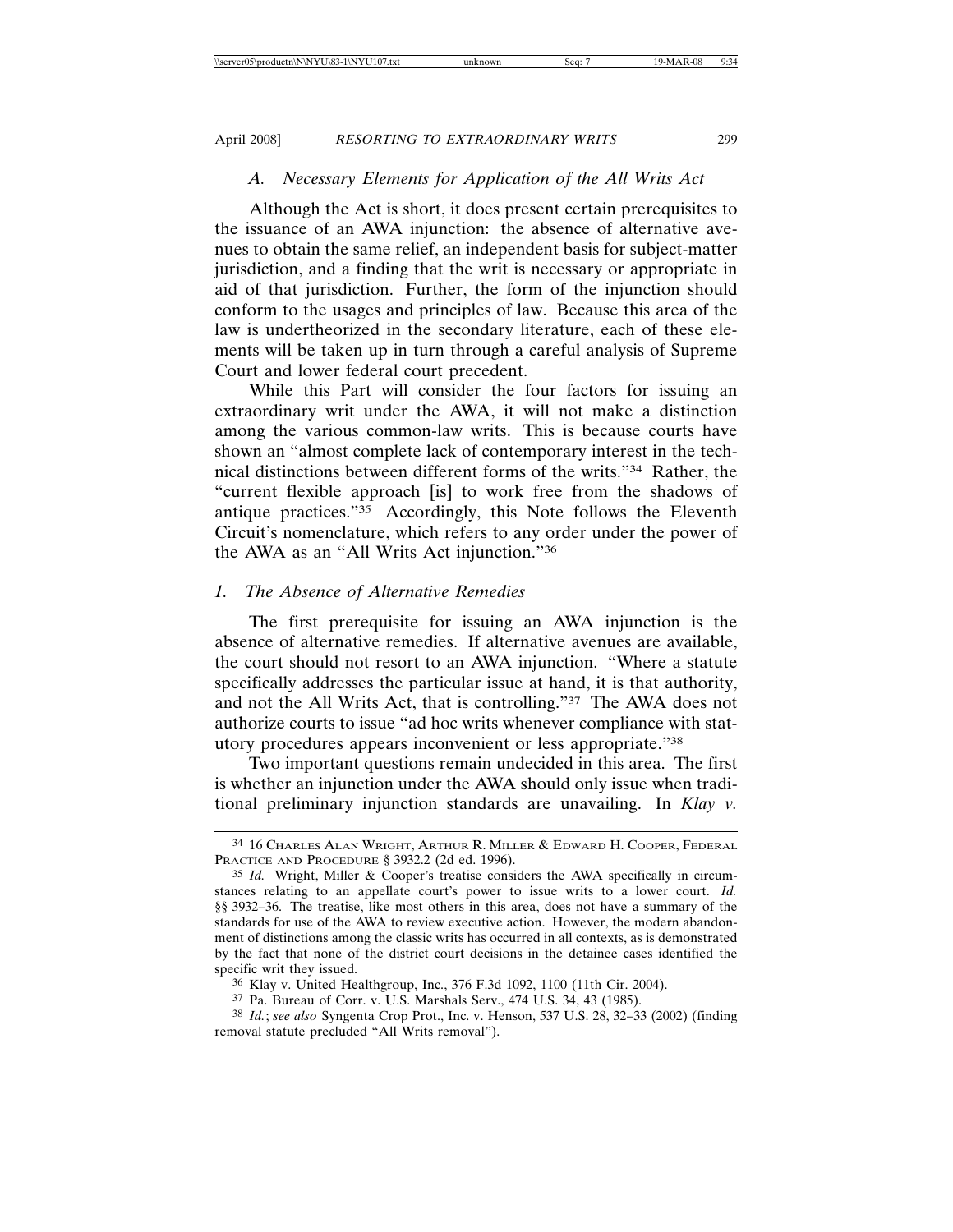*United Healthgroup, Inc.*, the Eleventh Circuit described three types of injunctions.39 A "traditional" injunction serves as an interim or permanent remedy for certain breaches of common law, statutory, or constitutional rights.40 Both the Eleventh and D.C. Circuits balance four factors in determining whether to issue a traditional injunction: (1) a substantial likelihood of movant's success on the merits; (2) irreparable injury to the movant; (3) injury to the opposing party; and  $(4)$  the public interest.<sup>41</sup>

The second type of injunction is a "statutory injunction," where a statute bans conduct or creates rights and specifies that courts may grant injunctions. The statute itself controls the standard for granting such an injunction.<sup>42</sup>

The third type is the so-called "All Writs Act injunction." The AWA injunction may be granted whenever it is "calculated in [the court's] sound judgment to achieve the ends of justice entrusted to it."43 Whereas a "traditional" injunction requires a party to state a claim, an AWA injunction requires only that a party point to a threat to the integrity of some ongoing or prospective proceeding, or of some past order or judgment. The Eleventh Circuit held that there is no need to balance the four factors of the traditional injunction standard; a court may enjoin almost any conduct "which, left unchecked, would have ... the practical effect of diminishing the court's power to bring the litigation to a natural conclusion."44

In an important footnote, the Eleventh Circuit explained that "a district court may not evade the traditional requirements of an injunction by purporting to issue what is, in effect, a preliminary injunction under the All Writs Act."45 The key difference between an AWA injunction and a traditional injunction is the purpose for which it is issued. A traditional injunction issues to protect an individual; an AWA injunction issues to protect the integrity of court orders or proceedings. Conceivably, a petitioner, pleading a different yet consistent set of facts, could make a case for both types of injunctions. An

44 *Id.* at 1102.

<sup>39</sup> 376 F.3d at 1097–1100.

<sup>40</sup> *Id.* at 1097 (internal citation omitted).

<sup>41</sup> *Id.* (quoting Siegel v. Lepore, 234 F.3d 1163, 1176 (11th Cir. 2000)); Serono Labs., Inc. v. Shalala, 158 F.3d 1313, 1317–18 (D.C. Cir. 1998).

<sup>42</sup> *Id.* at 1098.

<sup>43</sup> *Id.* at 1100 (alteration in original) (quoting Adams v. United States, 317 U.S. 269, 273 (1942)). Moreover, an AWA injunction may be issued not only to parties to the suit, but also to third parties who "are in a position to frustrate the implementation of a court order or the proper administration of justice." *Id.* (quoting United States v. N.Y. Tel. Co., 434 U.S. 159, 174 (1977)).

<sup>45</sup> *Id.* at 1101 n.13. The court went on to hold that a district court may not issue an AWA injunction when a party is actually seeking a traditional injunction. *Id.*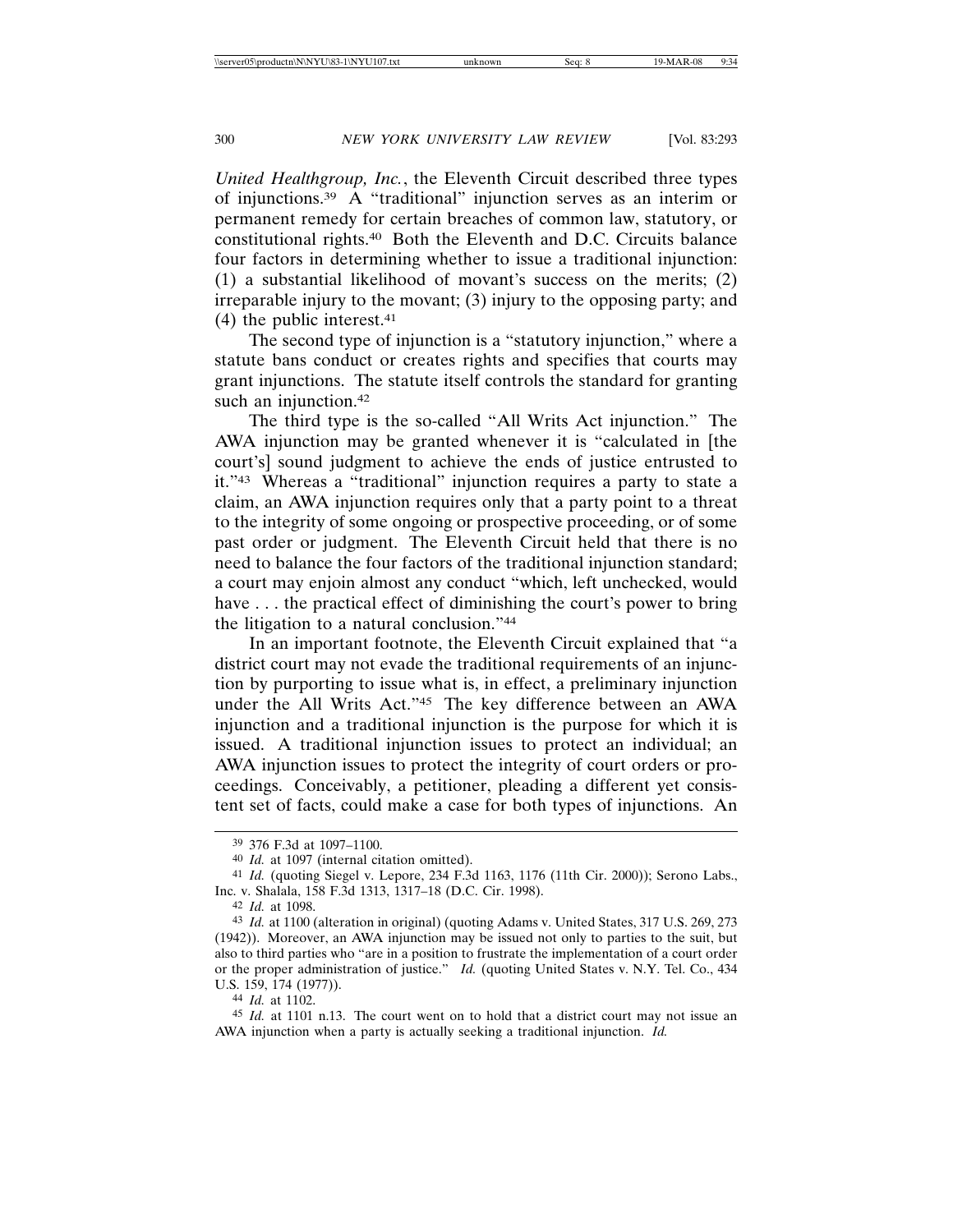open question is whether a petitioner who is entitled to a traditional injunction is precluded from seeking an AWA injunction.

The second unresolved issue is whether the AWA should be applied where nonstatutory, constitutional remedies may be available. The AWA is a remedy of last resort; a court must first consider whether any other remedy is available. However, such an inquiry runs up against the canon of construction that a court should avoid a constitutional basis for decision if there is a nonconstitutional alternative.46

Since a traditional injunction may enforce the Constitution, this controversy overlaps with the first question discussed above. The answers to both questions are open to debate and will be treated as such by this Note.

### *2. An Independent Basis for Jurisdiction*

The second requirement for an AWA injunction is an independent basis for jurisdiction. The AWA authorizes writs in aid of jurisdiction, but does not create any federal subject-matter jurisdiction.<sup>47</sup> The "in aid of . . . jurisdiction" language does not enlarge a court's jurisdiction.48 So, for instance, the AWA does not provide an alternative authority to remove a case from state court; such authority must already exist based on the federal removal statute.49

An independent basis for jurisdiction is, therefore, a sine qua non of the AWA. The habeas statutes,<sup>50</sup> for example, provide courts with satisfactory jurisdiction to enable the issuance of extraordinary writs.<sup>51</sup> There is also an independent basis for jurisdiction when the court has "*prospective* jurisdiction."52 If a court *would have* jurisdiction to review a claim, AWA jurisprudence allows for the issuance of writs to

<sup>46</sup> *See, e.g.*, Harris v. McRae, 448 U.S. 297, 306–07 (1980) (noting that statutory basis for decision is preferable to constitutional one).

<sup>47</sup> Syngenta Crop Prot., Inc. v. Henson, 537 U.S. 28, 31 (2002).

<sup>48</sup> Clinton v. Goldsmith, 526 U.S. 529, 534–35 (1999).

<sup>49</sup> *Syngenta*, 537 U.S. at 32–33.

<sup>50</sup> 28 U.S.C. §§ 2241, 2254 (2000).

<sup>51</sup> *See supra* note 7 and accompanying text.

<sup>52</sup> *In re* Tennant, 359 F.3d 523, 527 (D.C. Cir. 2004). As then–Circuit Judge Roberts held: "Once there has been a proceeding of *some* kind instituted before an agency or court that might lead to an appeal, it makes sense to speak of the matter as being 'within [our] appellate jurisdiction'—however prospective or potential that jurisdiction might be." *Id.* at 529. There is a corollary limit:

It is one thing to say that we have such authority when, in the formulation used by the Supreme Court, a case is within our appellate jurisdiction although no appeal has been perfected. It is quite another to claim such power solely on the basis that events *might* lead to a filing before an agency or lower court, which *might* lead to an appeal to this court.

*Id.* (internal citations and quotation marks omitted).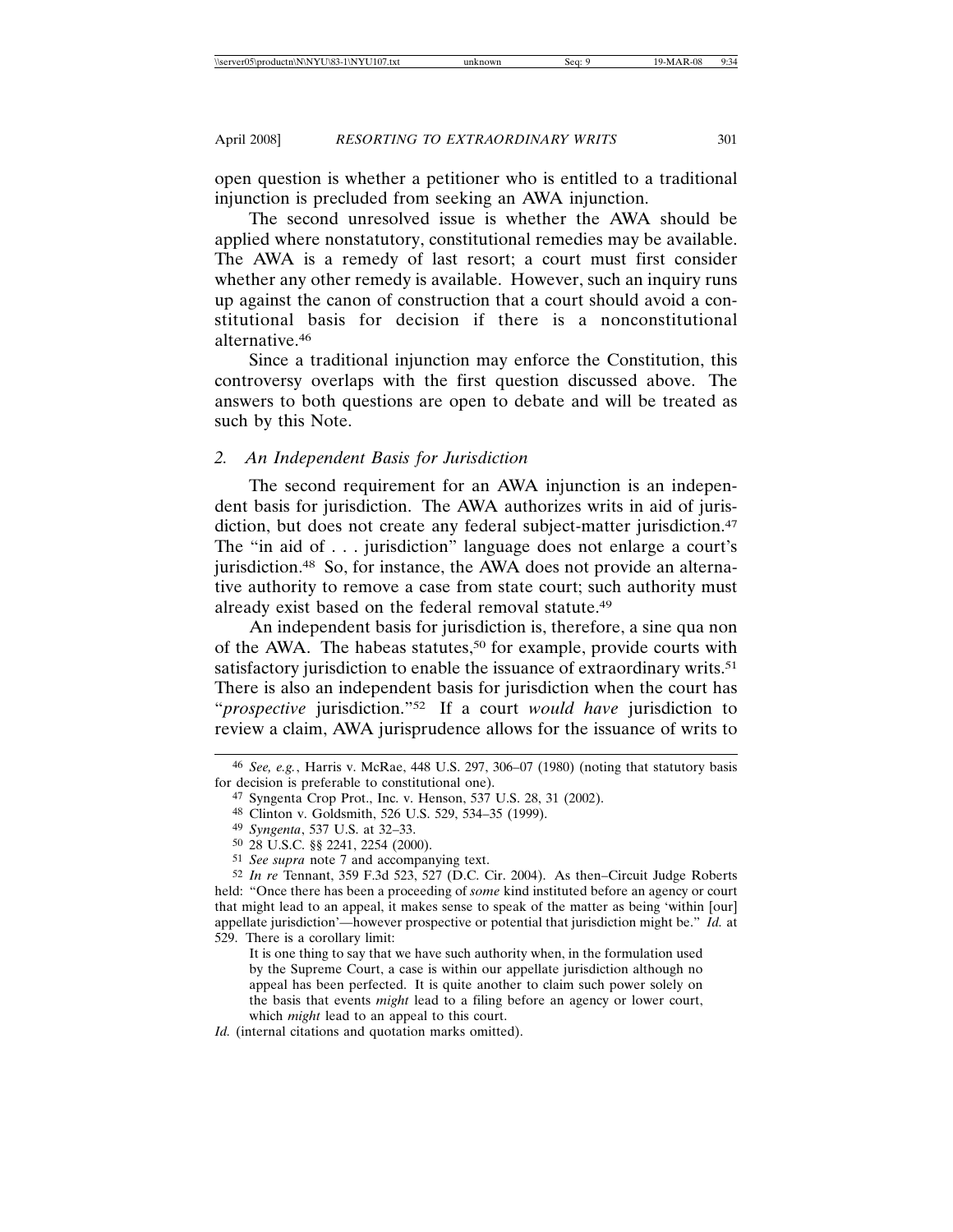ensure the claim could be heard at some future time.53 The appellate court's authority "is not confined to the issuance of writs in aid of a jurisdiction already acquired by appeal but extends to those cases which are within its appellate jurisdiction although no appeal has been perfected."54 In sum, the AWA protects a court's jurisdiction in the past, present, and future: It empowers courts to safeguard not only ongoing proceedings, but also potential future proceedings and previously issued orders and judgments.55

### *3. Necessary or Appropriate in Aid of Jurisdiction*

A third requirement under the AWA is that it be exercised only "in aid of" that jurisdiction.<sup>56</sup> The Supreme Court has noted that an "attempt to draw a distinction between orders in aid of a court's own duties and jurisdiction and orders designed to better enable a party to effectuate his rights and duties is specious."57 Courts exercise jurisdiction only in order to protect or enforce the legal rights of parties in cases or controversies.58 Nonetheless, the power to issue writs under the AWA is limited to orders in response to threats to jurisdiction; it is not broadly available to protect the parties' rights. In one case, the Eleventh Circuit asked whether the actions to be enjoined "threatened or undermined either [the court's] jurisdiction over a pending matter . . . or any previous orders it entered."59

The AWA as currently enacted enables the issuance only of those writs "necessary or appropriate" in aid of jurisdiction.<sup>60</sup> However, although earlier forms of the AWA lacked the "or appropriate" language, the statute was never limited to issuing writs only when necessary "in the sense that the court could not otherwise physically discharge" its duties.<sup>61</sup> Rather, the AWA served as a "legislatively approved source of procedural instruments designed to achieve 'the

<sup>53</sup> *See id.* at 527–28 (describing how court's statutory jurisdiction to review final order allowed for issuance of writ).

<sup>54</sup> FTC v. Dean Foods Co., 384 U.S. 597, 603–04 (1966) (quoting Roche v. Evaporated Milk Ass'n, 319 U.S. 21, 25 (1943)).

<sup>55</sup> Klay v. United Healthgroup, Inc., 376 F.3d 1092, 1100–01 (11th Cir. 2004).

<sup>56</sup> 28 U.S.C. § 1651(a) (2000).

<sup>57</sup> United States v. N.Y. Tel. Co., 434 U.S. 159, 175 n.23 (1977) (citation omitted). 58 *Id.*

<sup>59</sup> *Klay*, 376 F.3d at 1110; *see also infra* Part II.C.2 (analyzing limited nature of injunctions in Guantánamo cases).

<sup>60</sup> 28 U.S.C. § 1651(a). The predecessors to the modern AWA did not expressly authorize writs "appropriate" to the exercise of jurisdiction, but only "necessary" writs. *N.Y. Tel. Co.*, 434 U.S. at 173.

<sup>61</sup> Adams v. United States *ex rel.* McCann, 317 U.S. 269, 273 (1942).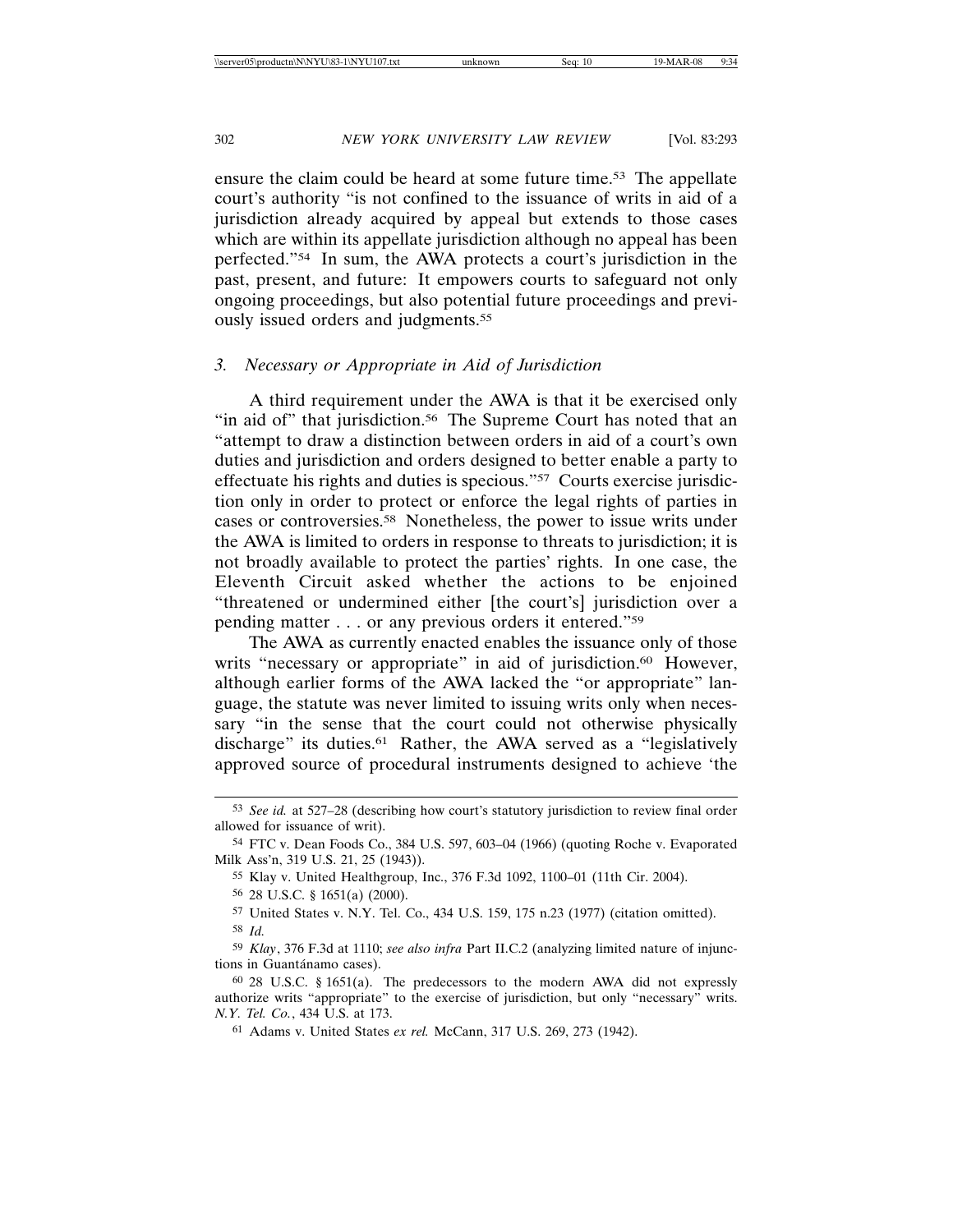rational ends of law.'"62 The "necessary or appropriate" language, in conjunction with the broad "in aid of" interpretation, should be construed to permit writs that are salutary to the court's exercise of jurisdiction or adjudication of the claims before it.<sup>63</sup>

# *4. Usages and Principles of Law*

In issuing an AWA injunction, a court will fashion equitable procedures that do not derive from legislatively codified practice. The statute's only guidance in this matter requires courts to issue writs "agreeable to the usages and principles of law."64 In the habeas context, the Supreme Court has recommended that "the courts . . . fashion appropriate modes of procedure, by analogy to existing rules or otherwise in conformity with judicial usage."65 This recommendation commands habeas judges to seek guidance from existing rules and procedures (such as the Federal Rules of Civil Procedure), rather than to establish procedures from scratch.

### *B. The All Writs Act in Application*

AWA injunctions are rarely issued and are subject to judicial discretion. To answer the question of when an extraordinary writ should be issued, the Supreme Court has quoted Gilbert and Sullivan: "What never? Well, *hardly* ever!"<sup>66</sup> This sparing approach preserves the independence of both judges and executive officials.67

Despite infrequent use, the application of AWA injunctions against the executive branch is not of recent vintage. In *Marbury v. Madison*, Chief Justice Marshall held that the provision of all the writs

64 28 U.S.C. § 1651(a).

<sup>62</sup> Harris v. Nelson, 394 U.S. 286, 299 (1969) (quoting Price v. Johnston, 334 U.S. 266, 282 (1948)).

<sup>63</sup> *New York Telephone* describes several cases construing "necessary or appropriate" action, such as an order commanding a prisoner to be transported to the court to argue his own appeal, the issuance of discovery orders in habeas proceedings, and an order preventing a merger that might impair later appellate jurisdiction. 434 U.S. at 173.

<sup>65</sup> *Harris*, 394 U.S. at 299; *see also* Hilton v. Braunskill, 481 U.S. 770, 776 n.5 (1987) (noting evident need "for principles to guide the conduct of habeas proceedings"); United States *ex rel.* Sero v. Preiser, 506 F.2d 1115, 1125 (2d Cir. 1974) ("To say that the precise provisions of Rule 23 do not apply to habeas corpus proceedings, however, is *toto caelo* different from asserting that we do not have authority to fashion expeditious methods of procedure in a specific case.").

<sup>66</sup> Allied Chem. Corp. v. Daiflon, Inc., 449 U.S. 33, 36 (1980).

<sup>67</sup> Steven Wisotsky, *Extraordinary Writs: "Appeal" by Other Means*, 26 AM. J. TRIAL ADVOC. 577, 579 (2003). Writs may be issued against district court judges by appellate court judges, in a manner akin to an interlocutory appeal. *Id.* at 577–78. In such cases, the policy against meddling with ongoing trials justifies minimizing interference under the Act. *Id.* at 579–80. Where the writ is issued against executive agencies or officials, separationof-powers concerns justify sparing usage.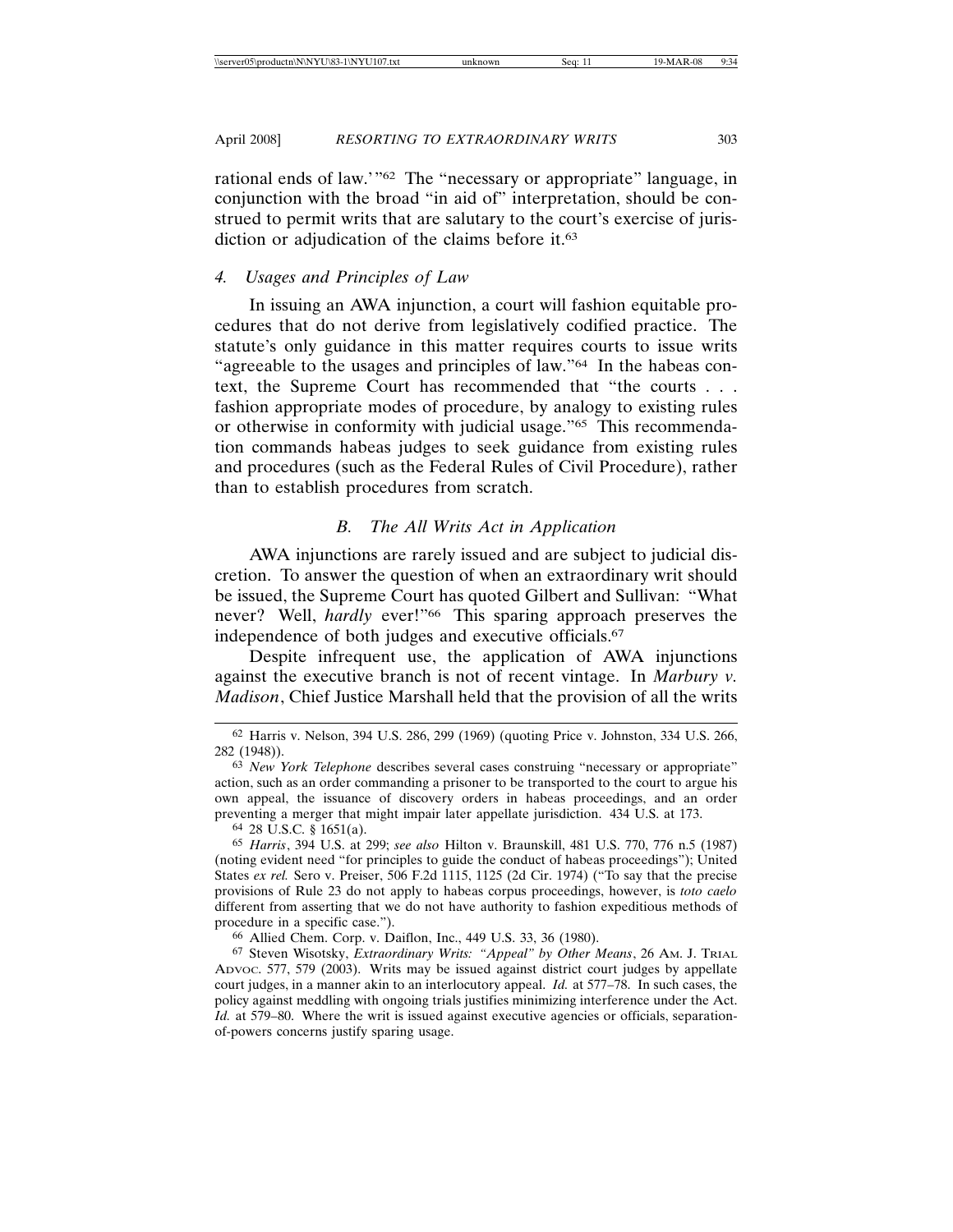to the federal courts would enable the Supreme Court to order the Secretary of State to issue undelivered commissions of service.68 The early interpretation of the AWA "confined it to filling the interstices of federal judicial power when those gaps threatened to thwart the otherwise proper exercise of federal courts' jurisdiction."69

*Harris v. Nelson*70 provides an important example of the Supreme Court using the AWA to fill an important gap in the habeas context. Although the habeas statutes do not authorize discovery procedures,71 the Court allowed the lower court to approve discovery measures so a federal prisoner could adequately pursue his habeas claim in a fair and meaningful way.72 In its ruling, the Court relied on the AWA, which it described as a "legislatively approved source of procedural instruments designed to achieve 'the rational ends of law.'"73 Without the discovery devices, petitioners would be trapped in the interstice—granted the right to review, but not the ability to meaningfully pursue it.

### II

### THE GUANTÁNAMO CASES UNDER HABEAS

As explained in Part I, the AWA operates as a gap-filler. In granting injunctions mandating or prohibiting executive action, the court may ensure that the artifices of the executive branch do not frustrate a court's orders or render a litigant's rights immaterial. The rule prohibiting resort to the AWA where a statutory regime governs74 is therefore sensible: There should be no resort to a gap-filler where the regime has no gaps.

*Rasul v. Bush* determined that federal courts had jurisdiction to hear petitions for writs of habeas corpus from enemy combatants detained at the Guantánamo Bay Naval Base.<sup>75</sup> However, *Rasul* left undetermined "what further proceedings may become necessary."76 The district courts thus had a substantial gap to fill: How should a factual inquiry be undertaken? What procedural tools should detainees have to pursue their claims?

<sup>68</sup> Marbury v. Madison, 5 U.S. (1 Cranch) 137, 149–50 (1803). The Court denied relief, however, for want of an independent basis for jurisdiction. *Id.* at 180.

<sup>69</sup> Pa. Bureau of Corr. v. U.S. Marshals Serv., 474 U.S. 34, 41 (1985) (citing McClung v. Silliman, 19 U.S. (6 Wheat.) 598 (1821); McIntire v. Wood, 11 U.S. (7 Cranch) 504 (1813)). 70 394 U.S. 286 (1969).

<sup>71</sup> *Id.* at 290, 297.

<sup>72</sup> *Id.* at 300.

<sup>73</sup> *Id.* at 299 (quoting Price v. Johnston, 334 U.S. 266, 282 (1948)).

<sup>74</sup> *See supra* Part I.A.1.

<sup>75</sup> 542 U.S. 466, 483–84 (2004).

<sup>76</sup> *Id.* at 485.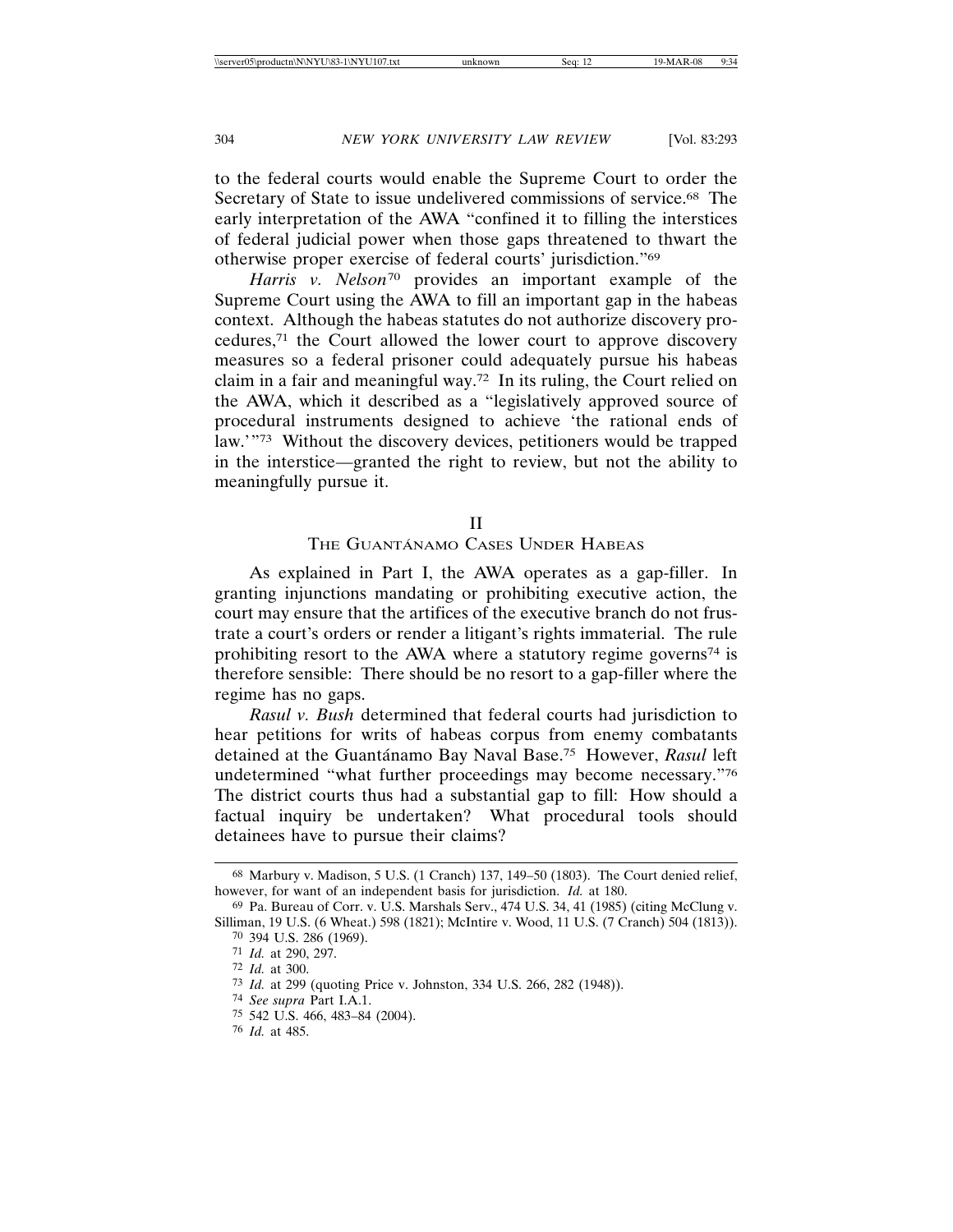Because many detainees filed petitions in a short period before multiple judges, the Guantánamo experience provides a fascinating case study of how the AWA is applied and what powers it bestows on judges.77 It also demonstrates the difficulty in applying the legal standards of the sparse statute consistently. The district court judges disagreed not only about result; even those judges who granted the same motions applied different reasoning.

To examine and clarify this jurisprudence, this Part will consider two procedural rights granted by at least some of the judges in the D.C. District Court: the right to thirty days' notice prior to a custodial transfer to another country and the right to effective assistance of counsel. These are not the only two rights considered or granted under the AWA.78 Rather, they present useful examples in considering four issues: (1) whether the courts accurately follow the Supreme Court jurisprudence; (2) where the courts find useful analogies; (3) whether the courts resort to traditional injunction standards; and (4) whether the courts consider other factors before granting AWA relief. While I ultimately conclude that the issuance of an AWA injunction was correct in these cases, much of the district courts' jurisprudence was misguided or misapplied.

 $77$  The Guantánamo experience is unique as an instance in which the district courts acted pursuant to their authority under the AWA. To put this exercise in context, a review of all opinions citing to the All Writs Act reveals only two instances since 2000 in which the D.C. District Court has issued an AWA injunction in cases not related to military detainees. Cobell v. Norton, 226 F. Supp. 2d 1, 141 (D.D.C. 2002); Mashpee Wampanoag Tribal Council, Inc. v. Norton, 180 F. Supp. 2d 130, 133, 136 (D.D.C. 2001). In each instance, the D.C. Circuit overruled the district court. Cobell v. Norton, 334 F.3d 1128, 1141 (D.C. Cir. 2003); Mashpee Wampanoag Tribal Council, Inc. v. Norton, 336 F.3d 1094, 1102 (D.C. Cir. 2003).

<sup>78</sup> For instance, at least one court has declined to require mental competency discovery and hearings. O.K. v. Bush, 344 F. Supp. 2d 44 (D.D.C. 2004). Judge Bates denied the motion, finding "petitioners have identified no legal proceeding for which there is a legal right to a determination of mental competency at this time." *Id.* at 48. In another case the release of medical records following evidence of forced feedings was required. Al-Joudi v. Bush, 406 F. Supp. 2d 13, 23 (D.D.C. 2005). Further, at least one court used the power of the AWA to require the government to "preserve and maintain all evidence, documents and information relating or referring to" the petitioners in that case. El-Banna v. Bush, No. Civ.A. 04-1144(RWR), 2005 WL 1903561, at \*1–3 (D.D.C. July 18, 2005). Petitioners have alleged that the latter preservation order may have been violated after the CIA admitted the destruction of videotapes documenting the interrogation of two alleged al Qaeda operatives. Motion to Compel Respondents to Report on Their Compliance with the Court's Preservation Order of July 18, 2005 at 1–2, Abdullah v. Bush, No. 05- 00023(RWR) (D.D.C. Dec. 10, 2007), *available at* http://www.scotusblog.com/wp/wp-content/uploads/2007/12/abdullah-motion-12-10-07.pdf.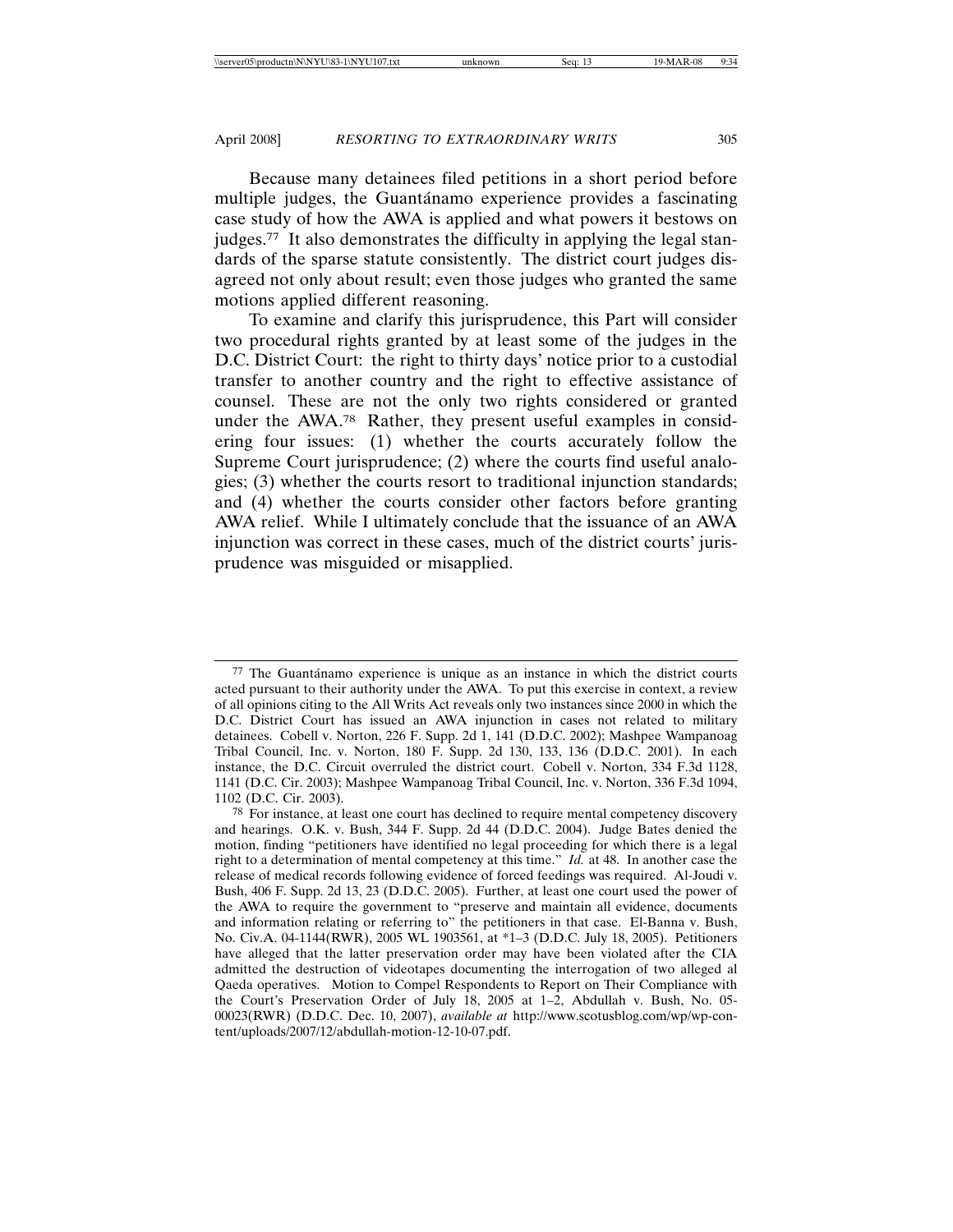### *A. The Transfer Abeyance Cases*

The transfer abeyance motions sought injunctions either preventing the government from transferring detainees into the custody of foreign governments or requiring thirty days' notice to counsel prior to such transfer. Within three months of a *New York Times* series describing a "secret program to transfer suspected terrorists to foreign countries for interrogation,"79 the district court ruled on thirty-four separate transfer abeyance motions.80

The motions came before multiple judges who ruled inconsistently both as to application of the AWA and as to result. In addition to varying application of the factors described in Part I.A, some district courts introduced further confusion by relying on the four-factor traditional injunction test in the AWA context.81

### *1. Application of Traditional or AWA Injunction Standards*

Further elaboration of the differences between traditional and AWA injunctions is necessary before the inconsistent application in the Guantánamo cases can be fully appreciated. As discussed in Part I.A, a traditional injunction under Rule 6582 requires consideration of four factors: (1) substantial likelihood of success on the merits; (2) irreparable injury; (3) injury to the opposing party; and (4) furthering the public interest.83 In contrast, an AWA injunction may be granted whenever it is "calculated in [the court's] sound judgment to achieve the ends of justice entrusted to it."84

There are important reasons why an injunction grounded in the AWA should not be subject to the restrictions of the traditional

<sup>79</sup> Douglas Jehl & David Johnston, *Rule Change Lets C.I.A. Freely Send Suspects Abroad*, N.Y. TIMES, Mar. 6, 2005, at A1; *see also* Dana Priest, *Jet Is an Open Secret in Terror War*, WASH. POST, Dec. 27, 2004, at A1 (describing secret jet and cover corporation used for CIA rendition program). Guantánamo detainees seeking preliminary injunctions against transfer cited both of these articles as exhibits in filings. *See, e.g.*, Al-Marri v. Bush, No. Civ.A.04-2035(GK), 2005 WL 774843, at \*2 (D.D.C. Apr. 4, 2005). Jehl & Johnston, *supra*, stated that the Pentagon had handed over sixty-two prisoners to the custody of Pakistan, Morocco, Saudi Arabia, and Kuwait. The State Department had identified each of the four countries as practicing torture in their prisons. *Id.* A later article described the "major acceleration" of such transfers. Douglas Jehl, *Pentagon Seeks to Shift Inmates from Cuba Base*, N.Y. TIMES, Mar. 11, 2005, at A1. Jehl indicated that recent "court decisions" had contributed to making Guantánamo Bay "seem less attractive to administration policymakers." *Id.*

<sup>80</sup> Robert M. Chesney, *Leaving Guantánamo: The Law of International Detainee Transfers*, 40 U. RICH. L. REV. 657, 667 (2006).

<sup>81</sup> *See supra* notes 39–46 and accompanying text.

<sup>82</sup> FED. R. CIV. P. 65.

<sup>83</sup> Serono Labs., Inc. v. Shalala, 158 F.3d 1313, 1317–18 (D.C. Cir. 1998).

<sup>84</sup> Klay v. United Healthgroup, Inc., 376 F.3d 1092, 1100 (11th Cir. 2004) (quoting Adams v. United States, 317 U.S. 269, 273 (1942)).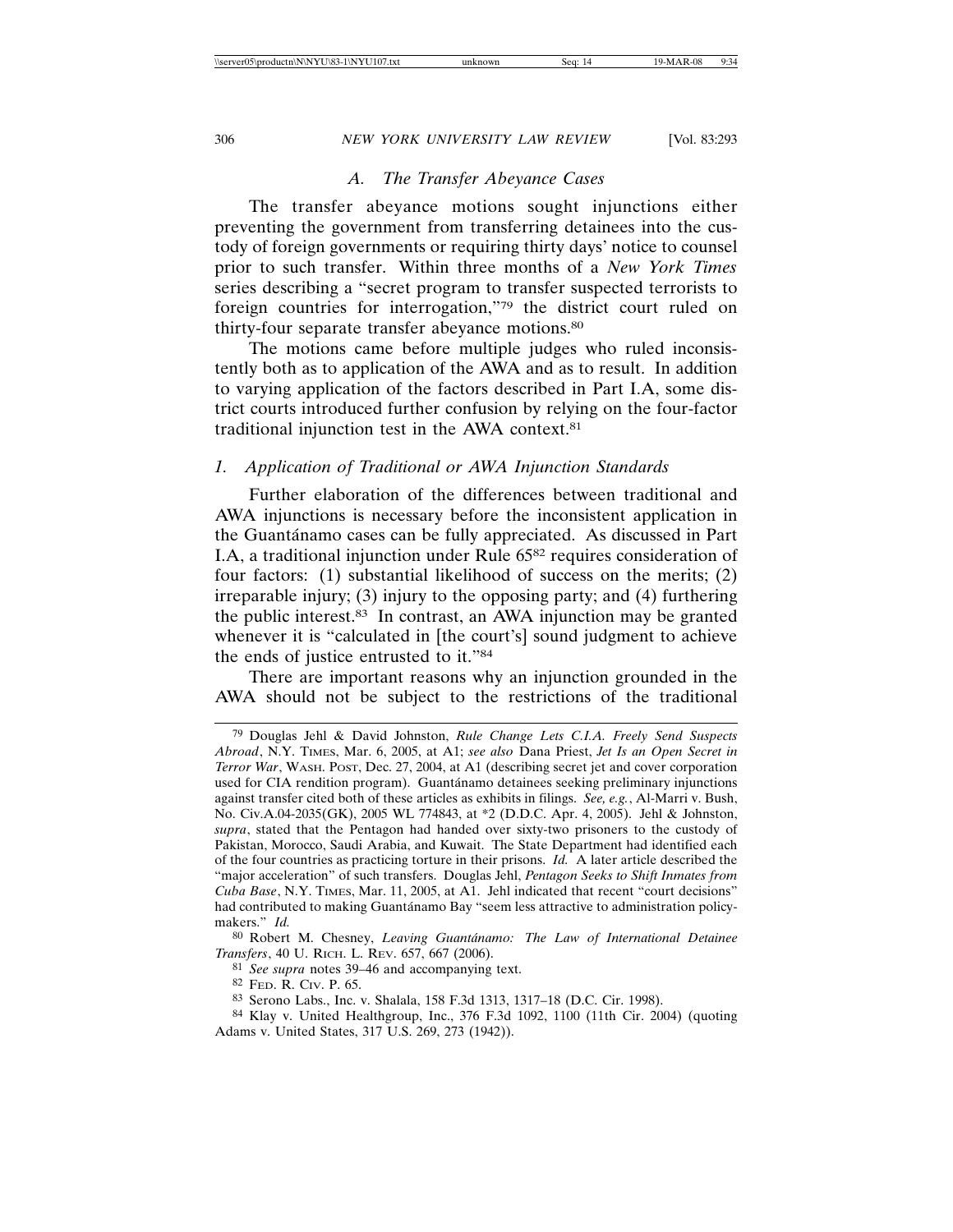injunction standard. The first and most important is that the Supreme Court does not reference the traditional standard when approving action under the AWA.85 A second reason is that in some situations it is not clear how the traditional standard would apply. Whereas a traditional injunction requires the proponent to state a cause of action and demonstrate why she is likely to prevail on the merits, an AWA injunction requires the proponent to point to a threat to the integrity of some past, present, or future court proceeding.86 Success on the merits of the underlying claim need not be demonstrated for an AWA injunction; the concern is not whether the proponent is entitled to relief but whether the legitimacy of the court proceeding itself will be undermined.87 The language of the AWA clearly states that it may be invoked only "in aid of" the court's jurisdiction.<sup>88</sup> Since it is the integrity of the court's jurisdiction that is the harm addressed, a factor evaluating the "irreparable injury" to the proponent is inapposite. Rather, the court is to "issue such commands under the All Writs Act as may be necessary or appropriate to effectuate and prevent the frustration of [its] orders."89 It is injury to the court's integrity, and not to the movant, that is the AWA's focus.

It may seem strange that the residual power in the AWA appears to set a lower bar than the traditional injunctive standard. But recall that an AWA injunction is different in kind than a traditional injunction. It is available only in limited circumstances to protect the integrity of a court's jurisdiction and its proceedings. Further, although the standards described in Part I.A are qualitatively different, they are not necessarily more or less easily satisfied than the traditional injunctive standard.

Nonetheless, many of the transfer abeyance motions in the D.C. District Court were granted or denied on the basis of a traditional injunctive standard. In certain cases, the decision to use the traditional standard was correct, as the injunction was not grounded in the AWA.90 However, other cases appeared to use the AWA to grant

<sup>85</sup> *See id.* at 1100–01 (listing Supreme Court cases approving actions under AWA without applying traditional injunction standard).

<sup>86</sup> *Id.* at 1099–1100.

<sup>87</sup> For instance, in *United States v. International Brotherhood of Teamsters*, 728 F. Supp. 1032, 1043–44 (S.D.N.Y. 1990), a district court enjoined all state and federal courts in the United States and Canada from hearing collateral challenges to a settlement consented to before the district court. In the context of a previous proceeding, such as the *Teamsters* case, and a future appellate proceeding, *see infra* Part III.B, it is not clear how the factor requiring success on the merits of the underlying claim would apply.

<sup>88</sup> 28 U.S.C. § 1651(a) (2000).

<sup>89</sup> United States v. N.Y. Tel. Co., 434 U.S. 159, 172 (1977).

<sup>90</sup> *See, e.g.*, Abdah v. Bush, No. Civ.A.04-1254(HHK), 2005 WL 711814, at \*5 (D.D.C. Mar. 29, 2005). *Abdah* found that Federal Rule of Appellate Procedure 23(a) prevented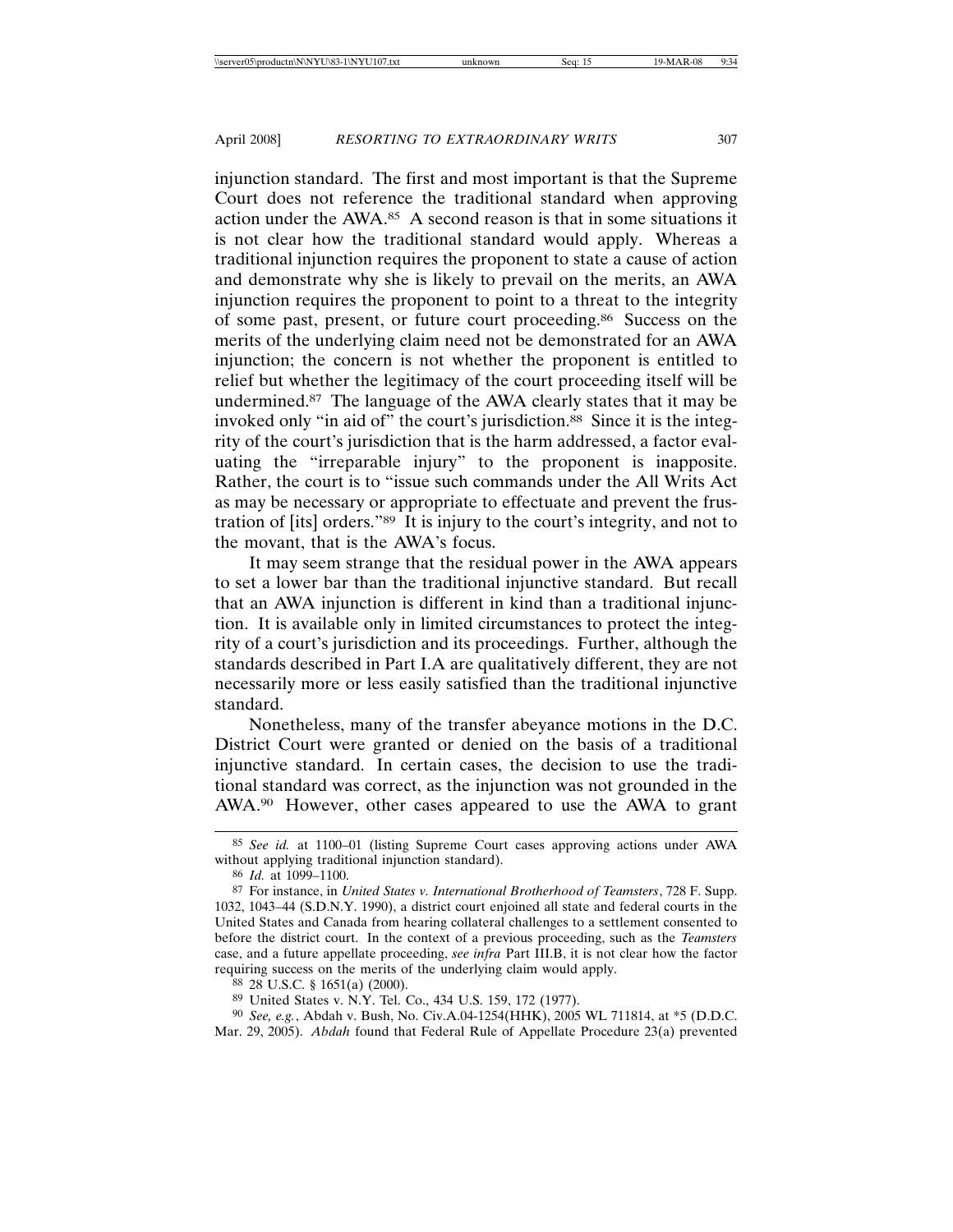motions but applied the four factors of the traditional injunction standard. Two cases, *Al-Joudi v. Bush* and *Al-Marri v. Bush*, noted specifically that the authority was pursuant to the AWA yet applied the traditional injunctive standard.91

A comparison of two judges' on-the-merits analysis highlights the confusion. One court granting a traditional injunction did not consider the likelihood of success on the merits of the underlying habeas claim; instead, the court questioned whether the transfer would "deprive the court of its jurisdiction."92 Yet in a striking juxtaposition, another court granting an AWA injunction *did* consider the habeas claims without first establishing a threat to its own jurisdiction.93

Only one decision granting an injunction to prevent detainee transfer seems to apply portions of the Supreme Court jurisprudence correctly. In *Kurnaz v. Bush*, 94 the district court noted that the court must have authority to "preserve [its] jurisdiction."95 The government had conceded both that some detainees might be transferred and that such a transfer would divest the court of its jurisdiction.<sup>96</sup> Although the court's analysis is short, its reasoning is based only on the danger to the court's jurisdiction, the harm the AWA addresses.

One case denying a detainee transfer injunction also applied the AWA standard as opposed to the traditional injunctive standard. In *Al-Anazi v. Bush*, the district court held that a court could "enjoin almost any conduct which, left unchecked, would have . . . the practical effect of diminishing the court's power to bring the litigation to a natural conclusion."97 While correctly choosing the AWA and not the

96 *Id.*

officials from impeding ongoing habeas corpus hearings by physically removing the prisoner from the territorial jurisdiction of the court. *Id*. The reasoning was followed in three other cases. *See* Chesney, *supra* note 80, at 667 & n.37 (describing four decisions relying on Rule 23(a)). In dicta, the court noted that were Rule 23(a) inapplicable, the court could employ the AWA to order the same relief. *Abdah*, 2005 WL 711814, at \*6 (citing Clinton v. Goldsmith, 526 U.S. 529, 537 (1999)). At least one other district court decision rejected this interpretation of Rule 23(a), finding it "implausible that Congress intended the Rule to block the movement of detainees captured in the course of ongoing military hostilities." O.K. v. Bush, 377 F. Supp. 2d 102, 116–17 (D.D.C. 2005). In dicta, the D.C. Circuit noted its agreement with the *O.K.* court's interpretation of Rule 23(a). Qassim v. Bush, 466 F.3d 1073, 1078 (D.C. Cir. 2006).

<sup>91</sup> Al-Joudi v. Bush, No. Civ.A.05-301(GK), 2005 WL 774847, at \*3, \*4 n.10 (D.D.C. Apr. 4, 2005); Al-Marri v. Bush, No. Civ.A.04-2035(GK), 2005 WL 774843, at \*3, \*4 n.11 (D.D.C. Apr. 4, 2005).

<sup>92</sup> *Abdah*, 2005 WL 711814, at \*5.

<sup>93</sup> *Al-Joudi*, 2005 WL 774847, at \*3–5; *Al-Marri*, 2005 WL 774843, at \*3–5.

<sup>94</sup> No. Civ.04-1135(ESH), 2005 WL 839542 (D.D.C. Apr. 12, 2005).

<sup>95</sup> *Id.* at \*2.

<sup>97</sup> 370 F. Supp. 2d 188, 195 (D.D.C. 2005) (quoting Klay v. United Healthgroup, Inc., 376 F.3d 1092, 1102 (11th Cir. 2004)).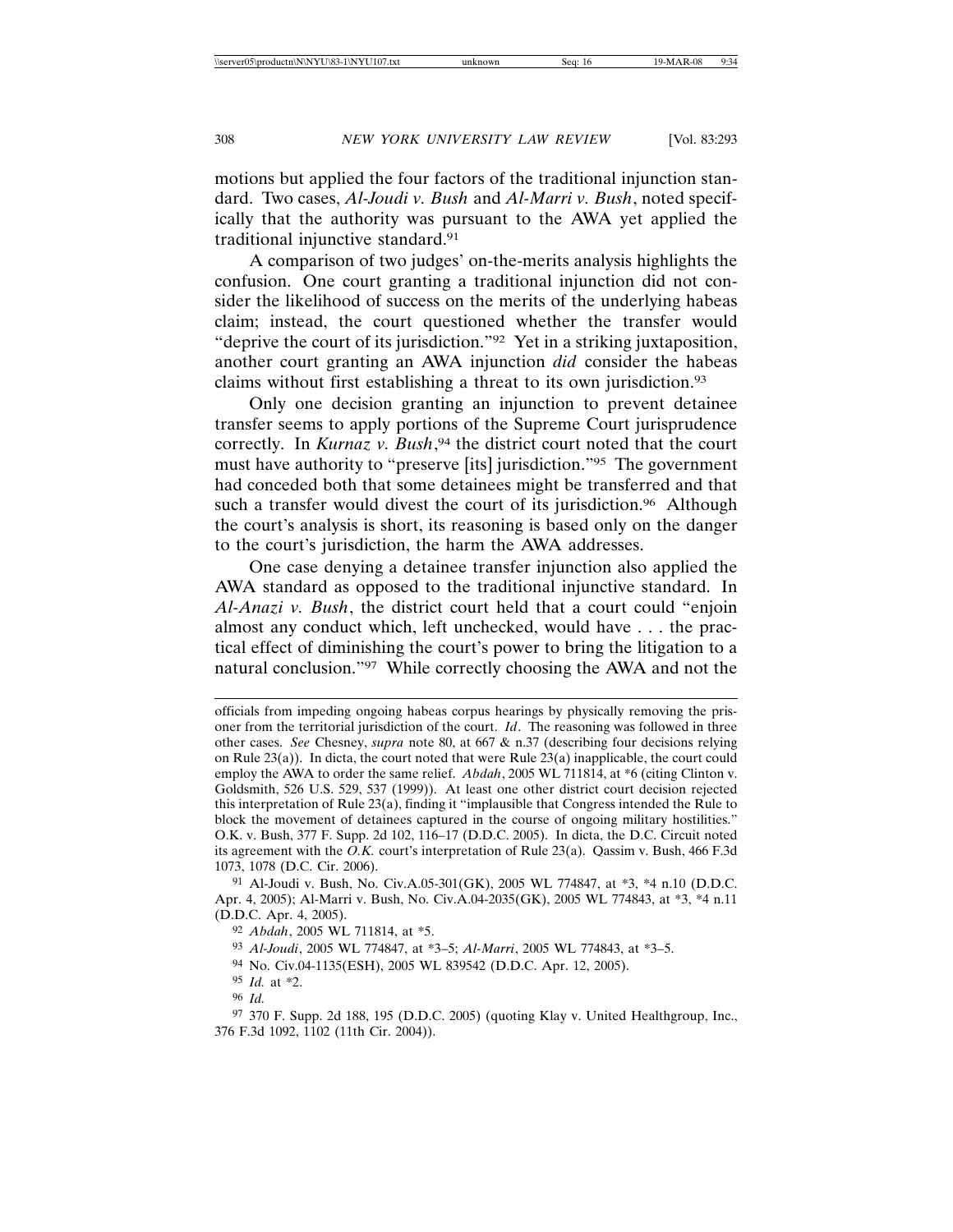traditional standard, the district court nevertheless misapplied the AWA standard.98

### *2. Applying the AWA Standard*

In those transfer abeyance cases that considered the AWA standard, no court correctly applied each of the four elements discussed in Part I.A: (1) absence of alternative remedies; (2) independent basis for jurisdiction; (3) whether the action is "necessary or appropriate" "in aid of" that jurisdiction; and (4) conformity with the principles and usages of law, in particular analogizing to other procedures to fashion relief.

In the short *Kurnaz* opinion, while the court properly disregarded the traditional standard, it also failed to apply the AWA standard adequately. In particular, the court did not explicitly consider whether there was an absence of alternative remedies.99 This is particularly notable since the court decided *Kurnaz* two weeks after another judge decided *Abdah v. Bush*, which found Appellate Rule 23(a), governing transfer of habeas petitioners, applicable to detainee transfers.100 Given this, the district court should have first addressed itself to the statutory remedies. The court should have either granted a traditional or statutory injunction on that basis, or explicitly rejected the statutory remedies and only then granted an AWA injunction.

At least one case stated the correct standard, but then applied an unnecessarily high bar to relief and denied the motion. In *Al-Anazi*, the district court held that it could enjoin any conduct which would diminish the court's power to bring the litigation to completion. The court then sought evidence that the government was "seeking to thwart" the court's jurisdiction.101 Taken literally, such a standard requires that the government act with intent to evade jurisdiction. This heightened standard contradicts the same judge's statement that the court could enjoin all conduct that would have the "practical effect of diminishing the court's power."102

Additionally, a number of judges rejected the transfer abeyance motions because of their interpretation of the court's jurisdiction. One such court ruled that "the All Writs Act becomes inapplicable once the respondents release the petitioners from United States custody because they will have obtained the result requested and at that point there will be no further need for this Court to maintain jurisdic-

<sup>98</sup> *See infra* Part II.A.2.

<sup>99</sup> *Kurnaz*, 2005 WL 839542, at \*2.

<sup>100</sup> No. Civ.A.04-1254(HHK), 2005 WL 711814, at \*5 (D.D.C. Mar. 29, 2005).

<sup>101</sup> *Al-Anazi*, 370 F. Supp. 2d at 195.

<sup>102</sup> *Id.*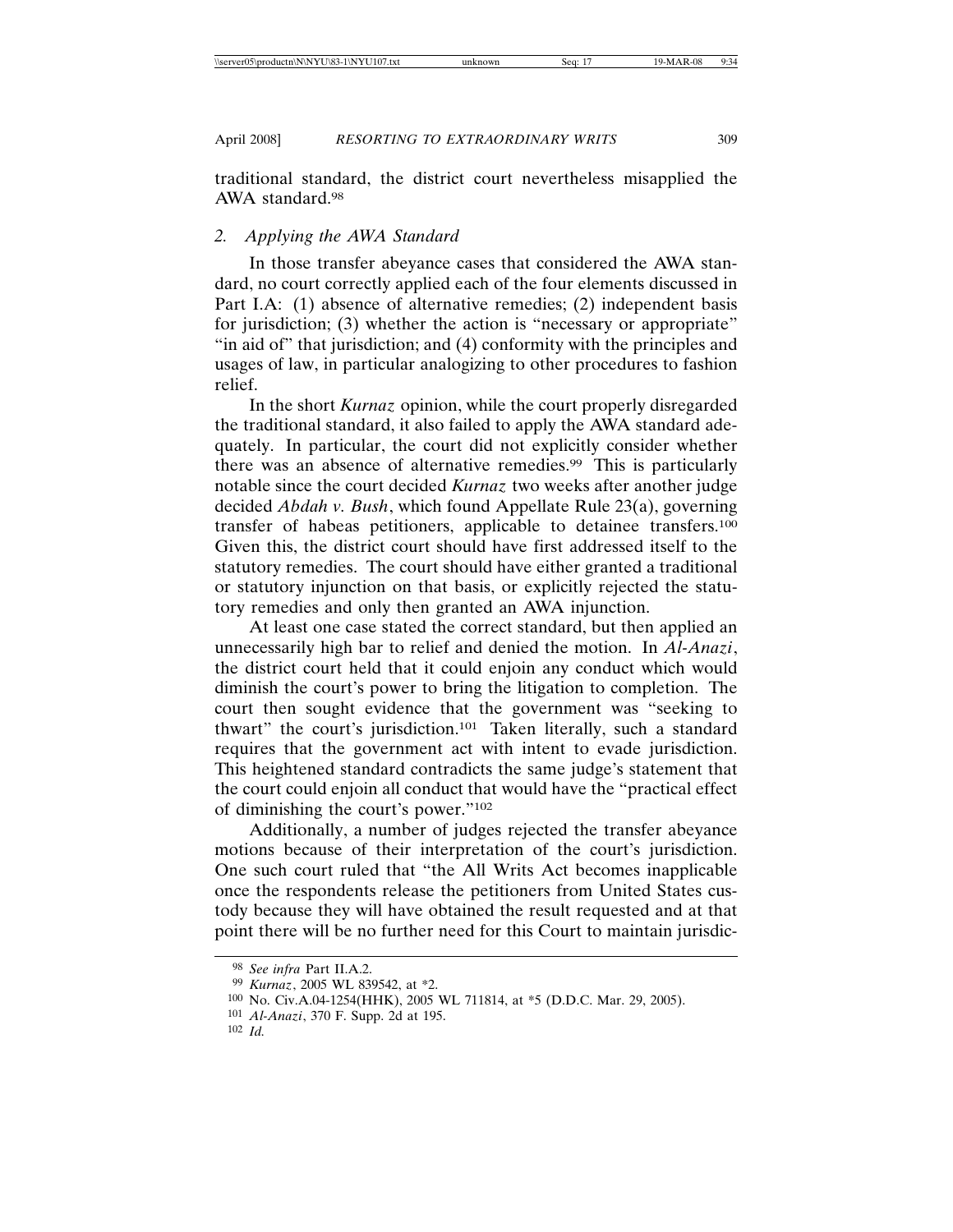tion."103 Such a determination presumes that any conclusion of custody by the United States represents success to a habeas petitioner.104 These rulings appear to have been effectively overruled by the D.C. Circuit decision that affirmed an injunction prohibiting Multinational Forces in Iraq (MNF-I) from releasing a U.S. citizen captured in that country to Iraqi custody.105

Finally, none of the cases granting a transfer abeyance injunction specifically considered the Supreme Court's command that courts "fashion appropriate modes of procedure, by analogy to existing rules or otherwise in conformity with judicial usage."106 Had they done so, they might have found Appellate Rule 23(a) informative. Even if they agreed with the D.C. Circuit dicta that Appellate Rule 23(a) does not apply to military detainee transfers,107 they could use the rule as an analogy.108

### *3. Separation-of-Powers Considerations*

Only one court denied relief in part because of separation-ofpowers concerns.109 In *Almurbati v. Bush*, the court found that any injunction would be "tantamount to an unconstitutional encroachment" on the executive branch.<sup>110</sup> In the same D.C. Circuit case enjoining MNF-I from releasing a detainee to Iraqi custody, the court again seems to have overruled this concern: "To be sure, a decision on the merits might well have *implications* for military and foreign policy, but that alone hardly makes the issue non-justiciable."111 The D.C.

<sup>103</sup> Almurbati v. Bush, 366 F. Supp. 2d 72, 80 (D.D.C. 2005).

<sup>104</sup> This seems particularly unusual considering the discussion of Appellate Rule 23(a) in connection with the ruling in *Abdah*. *See supra* note 90 and accompanying text. If it were legally permissible to moot a habeas petition by transfer, it seems this would also moot the rule in these cases.

<sup>105</sup> Omar v. Harvey, 479 F.3d 1, 3, 12 (D.C. Cir. 2007). Although the Supreme Court has granted certiorari in *Omar*, the Petition did not raise the issue of whether transfer to foreign authorities would constitute release for the purpose of extinguishing a habeas claim. Petition for Writ of Certiorari at I, 16–26, Geren v. Omar, 128 S. Ct. 741 (Sept. 21, 2007) (No. 07-394).

<sup>106</sup> Harris v. Nelson, 394 U.S. 286, 299 (1969). The Court has made clear that "[w]here their duties require it, this is the inescapable obligation of the courts." *Id.*; *see also supra* Part I.A.4.

<sup>107</sup> Qassim v. Bush, 466 F.3d 1073, 1078 (D.C. Cir. 2006).

<sup>108</sup> *See, e.g.*, Al Odah v. United States, 346 F. Supp. 2d 1, 7 n.9 (D.D.C. 2004) (using Criminal Justice Act as analogy for providing right to counsel).

<sup>109</sup> Almurbati v. Bush, 366 F. Supp. 2d 72, 75, 81–82 (D.D.C. 2005).

<sup>110</sup> *Id.* at 81.

<sup>111</sup> Omar v. Harvey, 479 F.3d 1, 10–11 (D.C. Cir. 2007) (citing Youngstown Sheet & Tube Co. v. Sawyer, 343 U.S. 579 (1952)). The grant of certiorari in this case may bring this analysis into some doubt, as the government raised separation-of-powers concerns as a ground for reversal in its Petition. Petition for Writ of Certiorari at I, 21, 24, Geren v. Omar, 128 S. Ct. 741 (Sept. 21, 2007) (No. 07-394).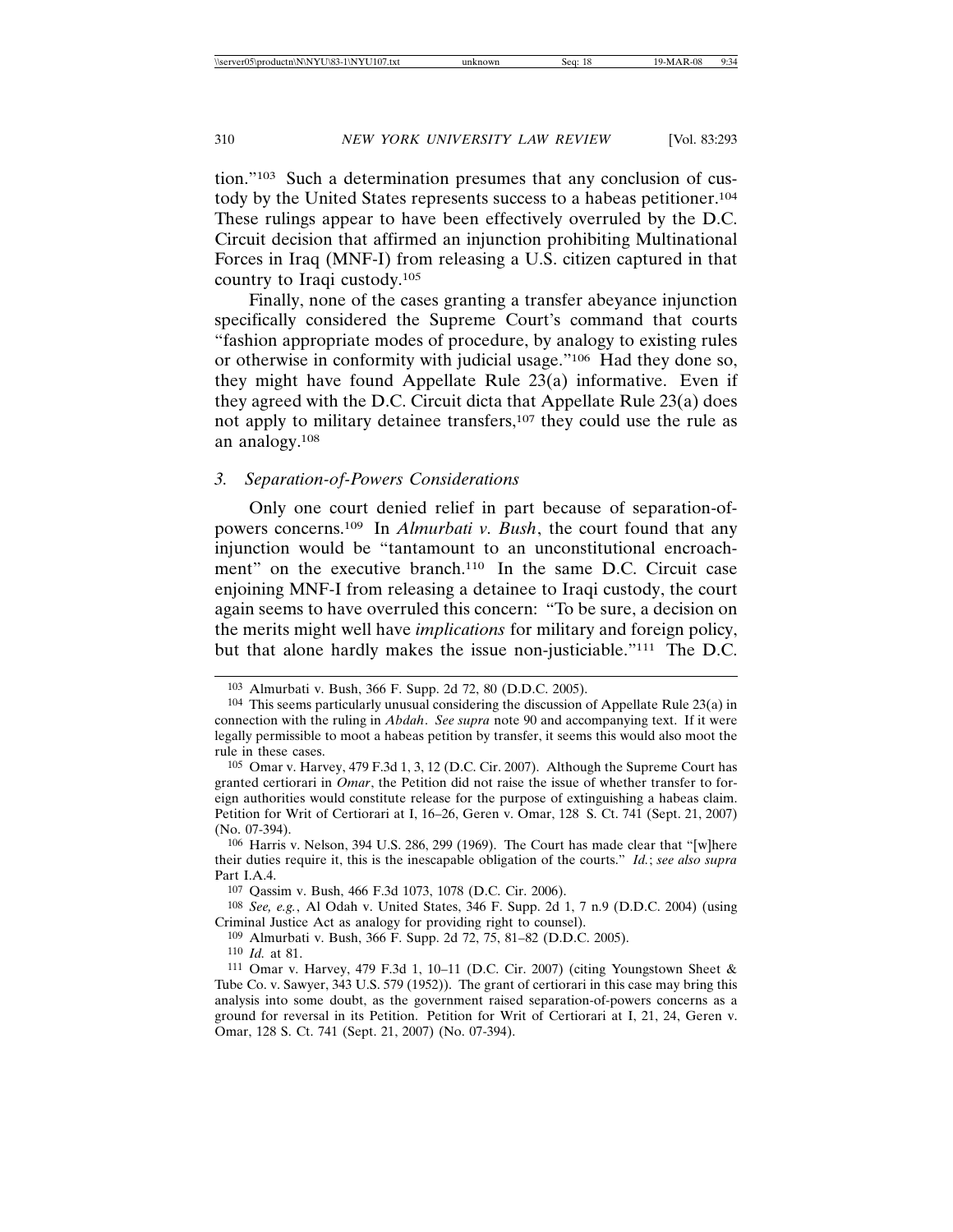Circuit noted that in extradition cases courts draw a distinction between free release and transfer of custody, and that such cases similarly implicate foreign policy concerns.<sup>112</sup>

### *B.* Al Odah *and the Right to Counsel*

### *1. Finding the Right to Counsel in the AWA*

*Al Odah v. United States*<sup>113</sup> was the first case of a Guantánamo detainee seeking access to counsel under the AWA. Although never explicitly considering the Supreme Court's jurisprudence as creating a multi-factor test, the district court came close to following the factors discussed in Part I.A.

First, the district court noted the absence of a statutory regime governing the situation: "If the federal habeas corpus statute did address the issue of appointment of counsel, the Court would not be in a position to look to the All Writs Act."114 Quoting *Harris v. Nelson*, the court found that while Congress required a consideration of the facts, the habeas statutes were "largely silent" on the process for doing  $\text{so.}^{115}$ 

Second, the district court also established that the court had an independent basis for jurisdiction grounded in the habeas statutes.116 Third, the court read the AWA's requirement that writs issue when necessary or appropriate in aid of jurisdiction broadly. It noted that once jurisdiction is properly taken under the habeas corpus statutes, a court may act as necessary "in order that a fair and meaningful evidentiary hearing may be held."117

Fourth, the district court followed the Supreme Court recommendation in "fashion[ing] procedures by analogy to existing procedures."118 The court analogized to case law under the Criminal Justice Act (CJA), which permits the use of funds to appoint counsel in habeas petitions when the "interests of justice so require."<sup>119</sup> The court considered two factors from CJA precedent: whether the petition was "nonfrivolous" and "whether the nature of the litigation will make the appointment of counsel of benefit to the litigant and the

118 *Id.* at 6.

<sup>112</sup> *Omar*, 479 F.3d at 10, 12.

<sup>113</sup> 346 F. Supp. 2d 1 (D.D.C. 2004).

<sup>114</sup> *Id.* at 7 n.8.

<sup>115</sup> *Id.* at 6 (quoting Harris v. Nelson, 394 U.S. 286, 299 (1969)).

<sup>116</sup> *Id.*

<sup>117</sup> *Id.* at 7 (quoting *Harris*, 394 U.S. at 300).

<sup>119</sup> 18 U.S.C. § 3006A(a)(2)(B) (2000); *Al Odah*, 346 F. Supp. 2d at 7 & n.9, 8.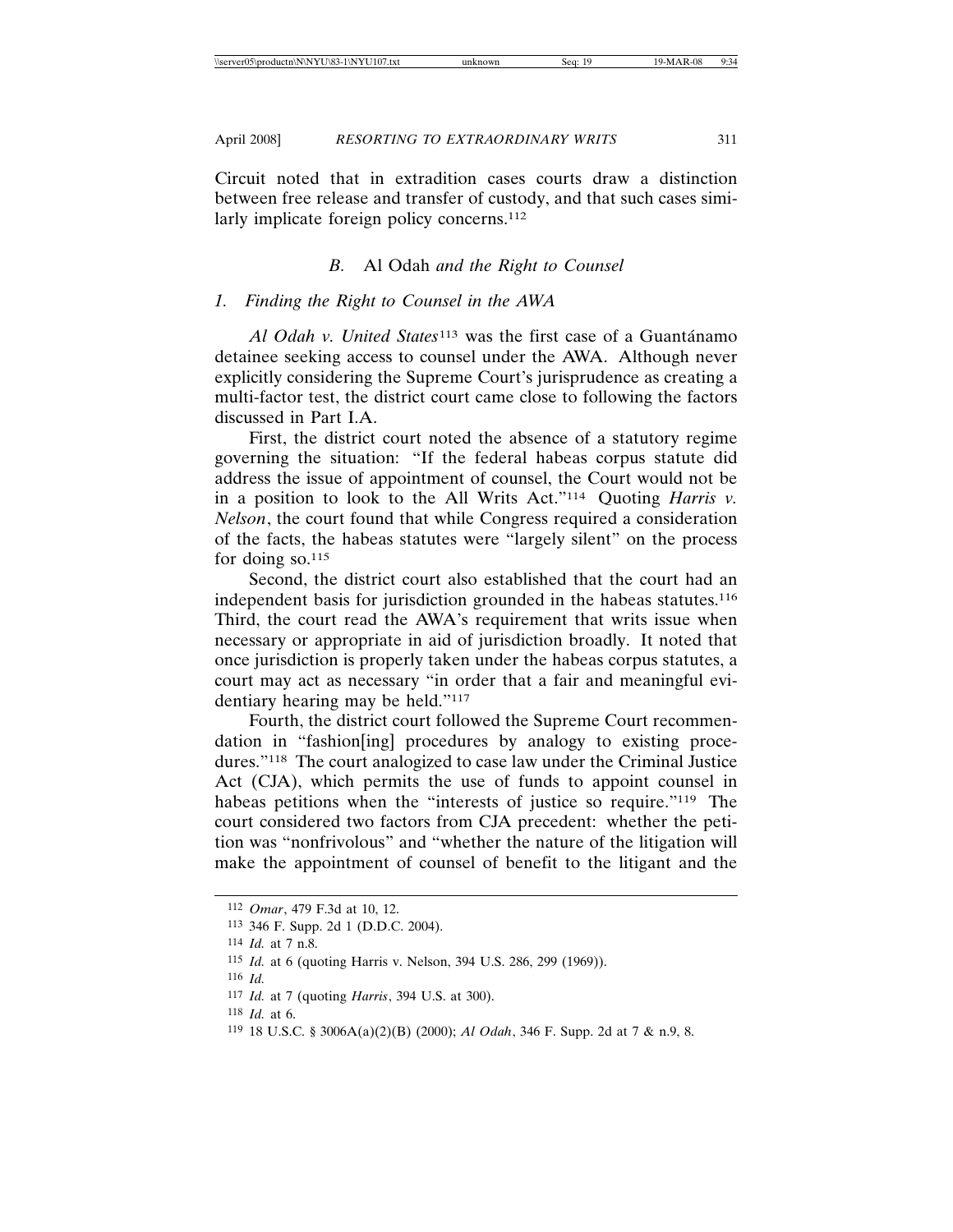court."120 The claim was nonfrivolous because of the detainees' indefinite and incommunicado detention. Appointment benefited both the litigant and the court given the difficulties in conducting an investigation, grappling with the U.S. legal system, and overcoming language barriers.121

# *2. National Security Concerns and the Attorney-Client Privilege*

The AWA's "necessary and appropriate" language takes on new salience when national security concerns are at issue. The preceding section demonstrated that in *Al Odah*, the district court abided closely to this Note's interpretation of the Supreme Court's jurisprudence, as well as the process for finding and applying an appropriate analogy. While this Note focuses on the experience of the Guantánamo detainees, it is useful to consider *Padilla ex rel. Newman v. Bush*, 122 in which a U.S. citizen held on U.S. soil applied for an AWA injunction, to understand how the scope of AWA rights can be altered.

In *Padilla*, Attorney General Michael Mukasey, then a district court judge in New York, granted counsel access to an enemy combatant but limited the scope of the right because of national security concerns.123 In contrast, the court in *Al Odah* did not consider the countervailing security considerations until *after* holding that the court had discretionary authority to appoint counsel.124 The court prohibited monitoring procedures that would burden attorney-client

122 233 F. Supp. 2d 564 (S.D.N.Y. 2002).

123 *Id.* at 603–05. The court addressed national security concerns by granting a limited right to counsel solely to present facts to the court, *id.* at 603, thereby excluding Padilla from using counsel to conduct discovery, cross-examine witnesses, and rebut testimony. *See* Tania Cruz, *Judicial Scrutiny of National Security: Executive Restrictions of Civil Liberties When "Fears and Prejudices Are Aroused*,*"* 2 SEATTLE J. SOC. JUST. 129, 146 (2003) (criticizing use of AWA rather than Sixth Amendment to provide Padilla right to counsel); Eric K. Yamamoto, *White (House) Lies: Why the Public Must Compel the Courts to Hold the President Accountable for National Security Abuses*, LAW & CONTEMP. PROBS., Spring 2005, at 285, 322 (criticizing ruling for "sharply limit[ing] Padilla's ability to advocate"). The court also held that "there is no reason that military personnel cannot monitor Padilla's contacts with counsel." *Padilla*, 233 F. Supp. 2d at 603; *see also* Donna R. Newman, *The Jose Padilla Story*, 48 N.Y.L. SCH. L. REV. 39, 44 n.14 (2004) (describing decision and procedures from point of view of Padilla's counsel).

124 *Al Odah*, 346 F. Supp. 2d at 8.

<sup>120</sup> *Al Odah*, 346 F. Supp. 2d at 8 (quoting Battle v. Armontrout, 902 F.2d 701, 702 (8th Cir. 1990)).

<sup>&</sup>lt;sup>121</sup> *Id.* The government argued that the CJA applies only to proceedings "intimately related to the criminal process." Respondents' Reply Memorandum in Further Support of Response to Complaint at 8, *Al Odah*, 346 F. Supp. 2d 1 (No. 02-CV-0828). This argument was inapposite to the court's judgment, since the court used the CJA merely as an analogy. *See Al Odah*, 346 F. Supp. 2d at 7 n.9 ("The Court has not found that . . . entitlement to counsel is grounded in the dictates of [the] Criminal Justice Act; rather . . . [that it] provides a useful and persuasive procedural approach . . . .").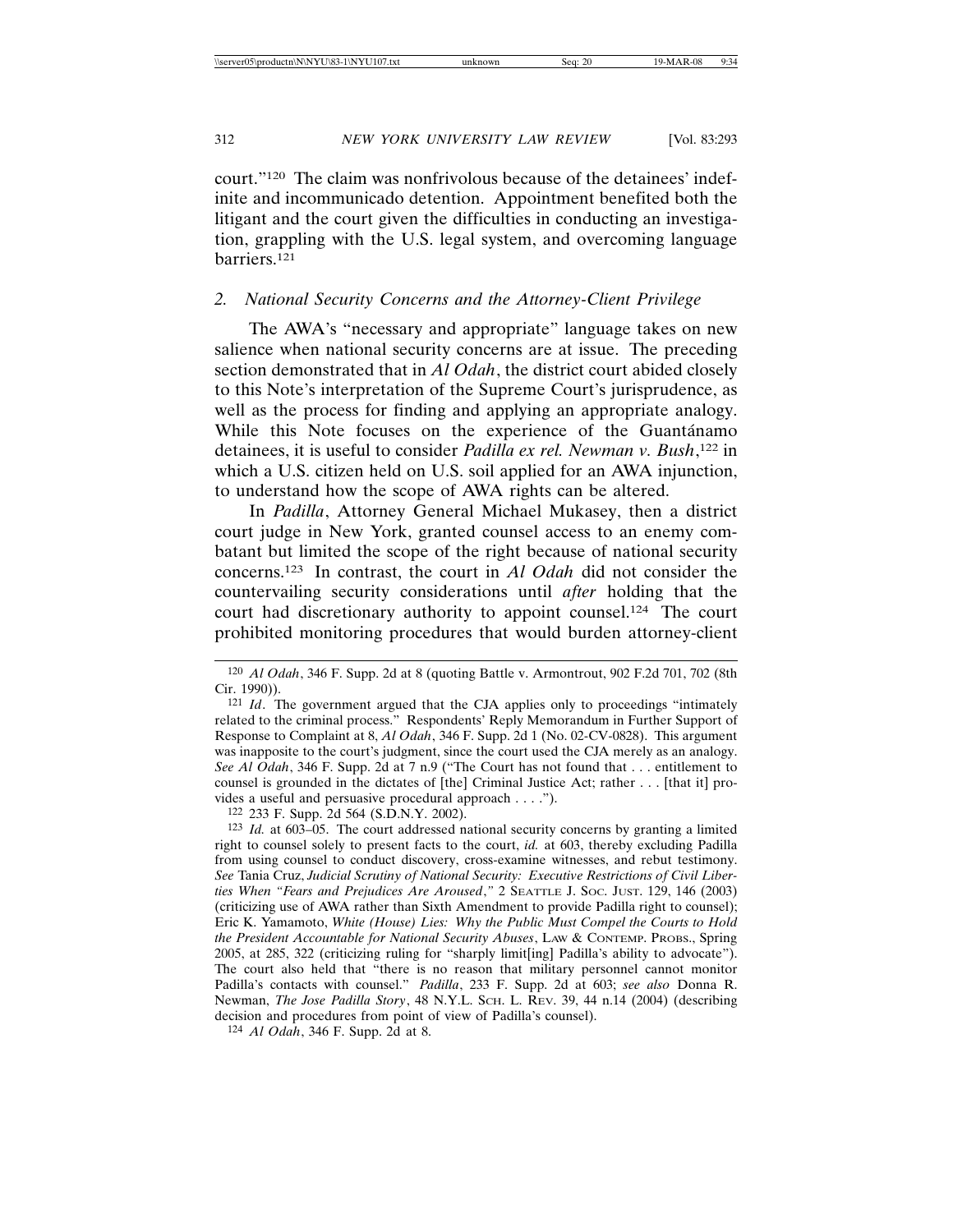privilege, holding that "access to attorneys is not a matter of Government discretion."125

In other words, *Padilla* invoked attorney-client privilege only to the extent necessary or appropriate in aid of the court's jurisdiction. *Al Odah* determined that a right to counsel aided the court's jurisdiction. The latter court severed the question of attorney-client privilege from the decision to grant counsel access, and provided a broader protection based on the privilege's longstanding and exceptional history.<sup>126</sup>

# *C. Conclusions About the District Courts' Experience and the All Writs Act*

The previous sections of this Part have considered whether the AWA power *can* be exercised. It is appropriate here to stop and ask whether it *should* be and to draw other conclusions about the application of the AWA in the habeas cases.

### *1. A Confused Jurisprudence*

Much of this Note's description of the transfer abeyance cases is phrased as a critique of the various judges' inability to apply the jurisprudence correctly in any single case. I support the outcomes of providing detainees with access to counsel in order to adjudicate habeas claims meaningfully, and of preventing transfer that would frustrate potential rights to release. However, it is also important to show that these results are legally proper. While each court applies one or more elements of the Supreme Court jurisprudence correctly, each either applies one or more incorrectly, or leaves a factor undiscussed.

However, the confused jurisprudence of the transfer abeyance cases is no reason to deny relief under the AWA. First, *Al Odah* presents an important example of the correct application of the Supreme Court jurisprudence. Second, the D.C. Circuit will now have the opportunity to pick and choose well-analyzed portions among the

<sup>125</sup> *Id.* at 10.

<sup>126</sup> The court rejected all monitoring and review requests, and instead required security clearances for the lawyers and treatment of information covered under the privilege as confidential for national security reasons. Review of privileged communications would occur only if the attorney wished to disclose the information to colleagues or support staff. *Id.* at 10, 13, 14. *Al Odah* rejected government reliance on *Padilla* and a "flimsy assemblage of cases," pointing out that the Supreme Court had overruled *Padilla*, and that the monitoring portion of the decision was "pure dicta and contained virtually no analysis." *Id.* at 12. The *Al Odah* framework was applied in a protective order governing counsel access to all Guantánamo detainees. Adem v. Bush, 425 F. Supp. 2d 7, 12 (D.D.C. 2006); *see also, e.g.*, Adem v. Bush, No. 05-723(RWR)(AK), 2006 WL 1193853, at \*8 (D.D.C. Apr. 28, 2006) (applying *Al Odah* rule).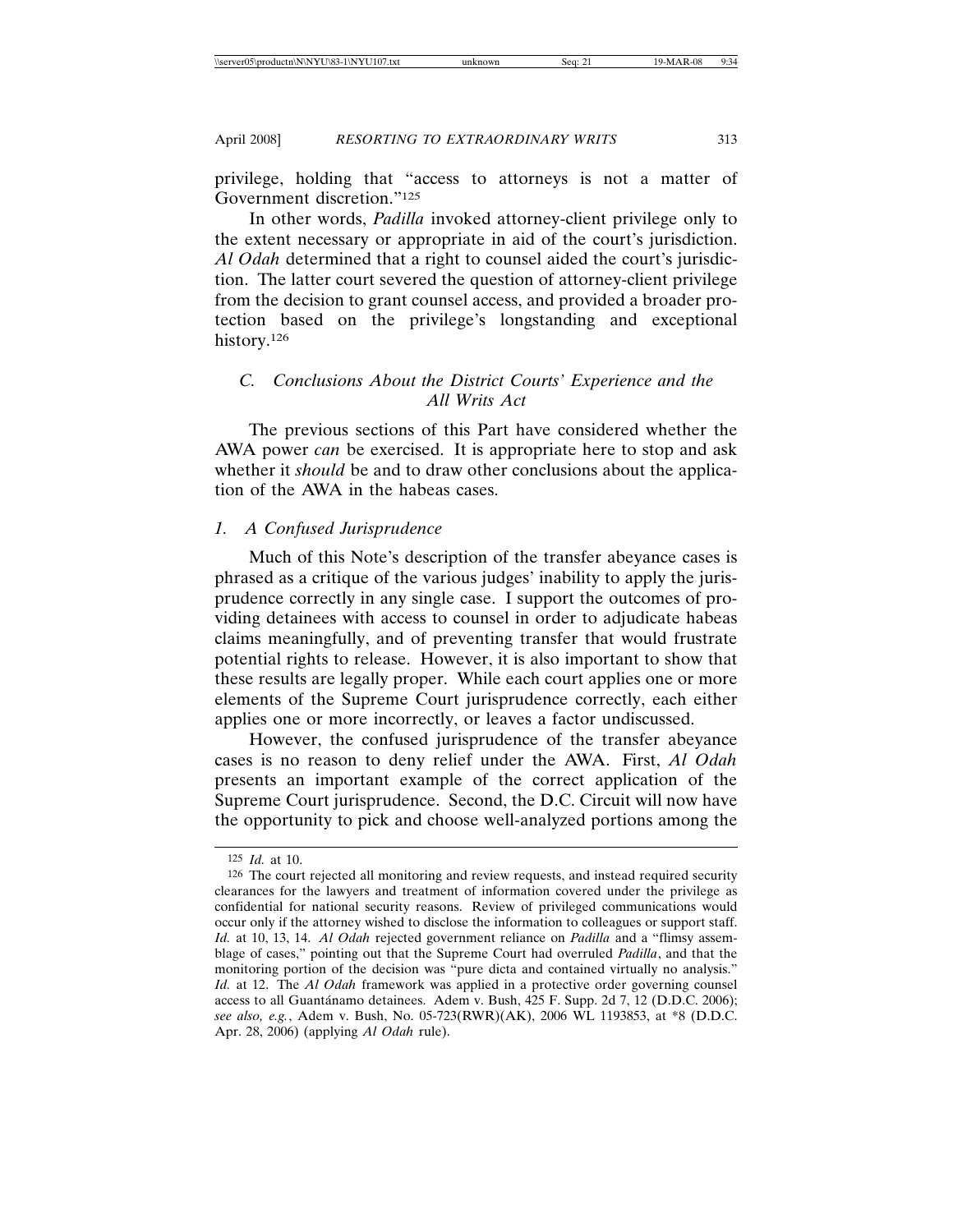different district court decisions. The previous section provides guidance for future courts, examining what reasoning comported with the Supreme Court's decisions and what strayed.

# *2. Judicial Competence*

Two weightier questions are whether courts *should* take an active role in the management of executive functions, particularly in wartime, and whether the courts are judicially competent to do so.

The first question can be answered by placing the district courts' jurisprudence in its historical context. Without the right to counsel and transfer abeyance injunctions, the Guantánamo detainees would occupy a formalistic black hole, granted the statutory right to habeas corpus but lacking both counsel to pursue the right and the ability to prevent government frustration of it by removal. In such circumstances, the Supreme Court instructs the lower courts to rule by analogy,127 another similarity to the equity courts' *casus omissus* doctrine. The district court in *Al Odah* exercised a minimalist approach by adopting a close analogy, granting the right to counsel under a congressionally created standard for a similar situation.128

The *casus omissus* doctrine has two facets in common with the AWA: a gap-filling role and a preference for filling that gap using analogies to well-settled law. The remaining language of the AWA, that the writs issue only when necessary or appropriate in aid of the court's jurisdiction, provides a limited role for the *casus omissus* doctrine. Gaps may be filled only when necessary or appropriate to preserve the court's integrity. This statutory grant of equitable power by Congress to the courts seems not only restrained but wise. Absent this power, the district courts' ability to hear the habeas petitions would have been illusory.

The second question, whether the court is judicially competent to make these decisions, may be answered by considering the district courts' actions in the right to counsel and transfer abeyance cases. There is certainly an argument that courts should act in a minimalist fashion during wartime.129 However, the district courts' experience has been to grant rights to detainees only to render the court competent to hear the cases, not to further a substantive agenda. This is a minimalist usage consistent with the courts' proper role. Without lawyers, the Guantánamo detainees have no meaningful ability to make a

<sup>127</sup> *See supra* Part I.A.4.

<sup>128</sup> *See supra* notes 118–21 and accompanying text.

<sup>129</sup> *See generally* Cass R. Sunstein, *Minimalism at War*, 2004 SUP. CT. REV. 47 (arguing that court rulings during wartime should minimally interfere with executive authority and finding that most rulings already do so).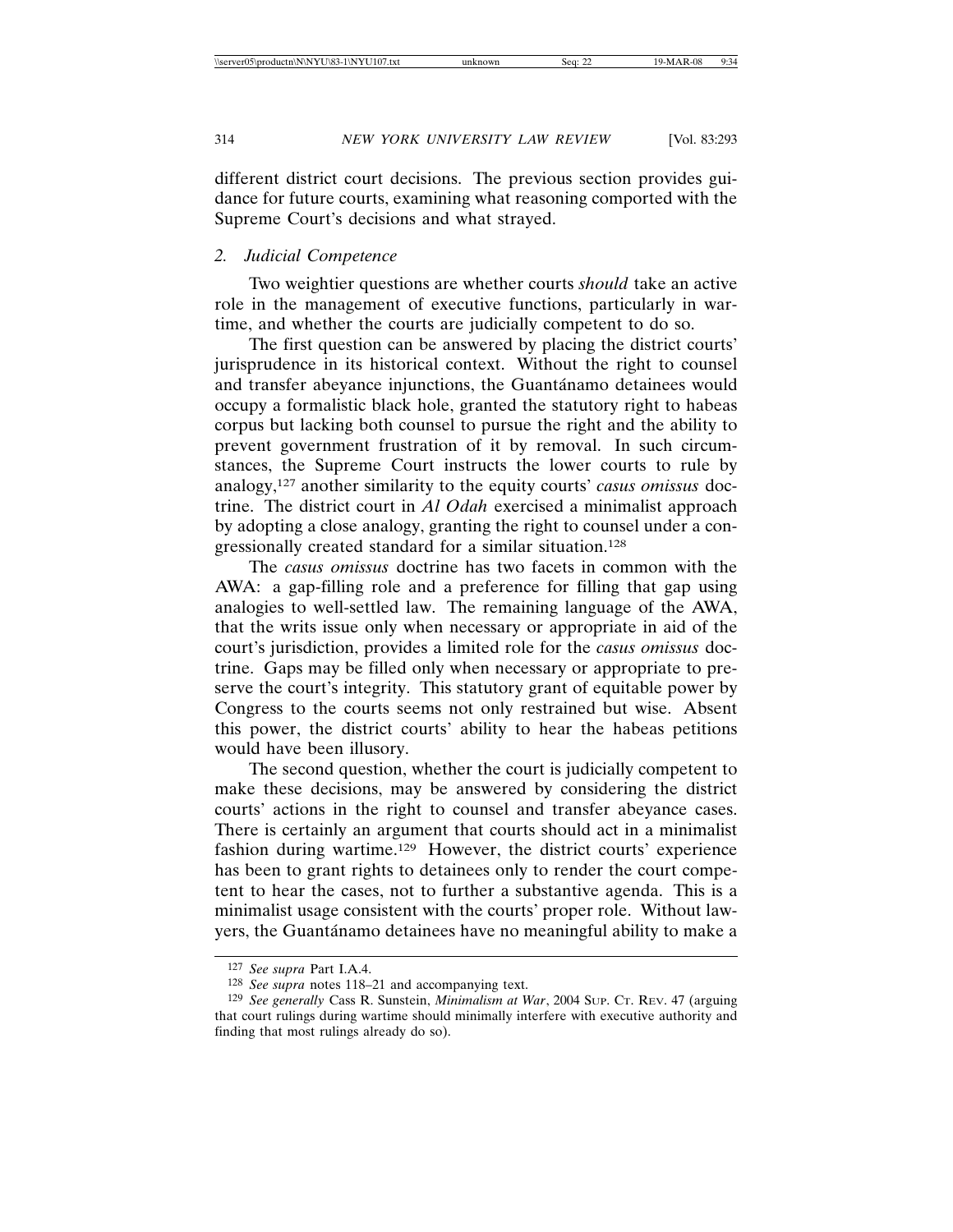factual case before the court. If the detainees are no longer in U.S. custody, they cannot argue for their release in U.S. courts.

#### III

# THE ALL WRITS ACT WITHOUT HABEAS CORPUS

A necessary prerequisite for AWA relief is the existence of an independent basis for jurisdiction.130 The *Rasul* decision definitively determined that the habeas statutes provided such a basis for the Guantánamo detainees.<sup>131</sup> In response, in late 2006, Congress passed the Military Commissions Act (MCA), which stripped the courts of all jurisdiction to hear petitions for habeas corpus from Guantánamo detainees.132 However, Congress had passed the Detainee Treatment Act (DTA) in 2005, permitting the D.C. Circuit to hear appeals from Combatant Status Review Tribunals (CSRTs) and military commissions at Guantánamo Bay.<sup>133</sup> After briefly describing this new appellate jurisdiction over CSRTs, this Part will demonstrate that the D.C. Circuit can and should exercise the same active role in the administration of the Guantanamo detainees that the district courts took under their now-defunct habeas jurisdiction.

### *A. The New Appellate Jurisdiction*

In 2006, the MCA eliminated any statutory basis for habeas jurisdiction over Guantánamo detainees.<sup>134</sup> Further, the Act stripped jurisdiction to hear other actions relating to "any aspect of the detention, transfer, treatment, trial, or conditions of confinement of an alien."135 These provisions applied to "all cases, without exception, pending" at the time of enactment.136

<sup>130</sup> *See supra* Part I.A.2.

<sup>131</sup> Rasul v. Bush, 542 U.S. 466, 483–84 (2004).

<sup>132</sup> Pub. L. No. 109-366, §§ 7, 9, 120 Stat. 2600, 2635–37 (2006) (to be codified at 28 U.S.C. § 2241, 10 U.S.C. § 801). On June 29, 2007, the Supreme Court granted certiorari in *Boumediene v. Bush*, 127 S. Ct. 3078 (2007), and *Al Odah v. United States*, 127 S. Ct. 3067 (2007), in a remarkable turnaround following a previous denial of certiorari in both cases, *Boumediene*, 127 S. Ct. at 3078. For a discussion of the case, see *infra* notes 163–64 and accompanying text.

<sup>133</sup> Pub. L. No. 109-148, § 1005, 119 Stat. 2739, 2742 (2005) (codified at 10 U.S.C. § 801 note (Supp. V 2005) and 28 U.S.C. § 2241(e) (Supp. V 2005)). CSRTs are used to determine whether individual detainees should continue to be classified as enemy combatants. Memorandum from Paul Wolfowitz, Deputy Sec'y of Def., to the Sec'y of the Navy (Jul. 7, 2004), *available at* http://www.defenselink.mil/news/Jul2004/d20040707review.pdf.

<sup>134</sup> Military Commissions Act § 7(a), 120 Stat. at 2636 (to be codified at 28 U.S.C.  $§ 2241(e)(1)$ .

<sup>135</sup> *Id*.

<sup>136</sup> *Id.* § 7(b).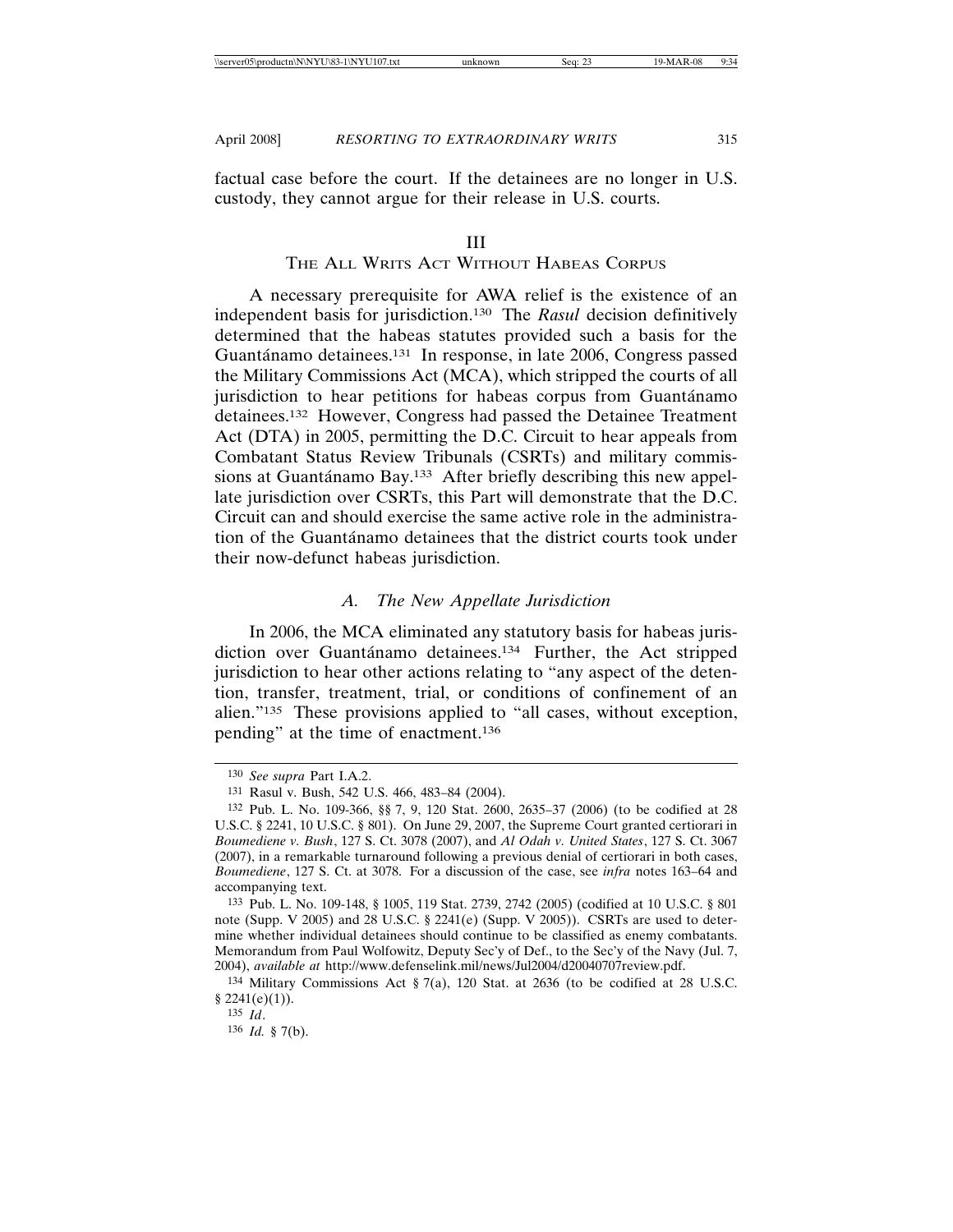However, the already-enacted DTA had created a new form of judicial review in the D.C. Circuit.<sup>137</sup> The DTA "impose<sup>[s]</sup> judicial oversight on a traditionally unreviewable exercise of military authority by the Commander in Chief. [The DTA] arguably 'spea[ks] not just to the power of a particular court but to . . . substantive rights . . . as well.'"138 Such a grant of authority is particularly important to courts' ability to use the AWA to oversee detentions at Guantánamo since the AWA requires an independent basis of jurisdiction.

Although the MCA cut off the detainees' statutory right to habeas, it expanded the D.C. Circuit's appellate jurisdiction, making review of CSRT decisions "as of right."139 With respect to CSRTs, the D.C. Circuit's appellate jurisdiction is limited to reviewing confinement of detainees for whom CSRTs have already been conducted. The D.C. Circuit can only review whether the CSRT determination is "consistent with the standards and procedures specified by the Secretary of Defense," and whether the use of such standards and procedures is consistent with the Constitution and laws of the United States.<sup>140</sup>

Early indications are that this review will be broad. In July 2007 the D.C. Circuit ruled that the record on review will represent "such reasonably available information in the possession of the U.S. Government bearing on the issue of whether the detainee meets the criteria to be designated as an enemy combatant."141 This means that the D.C. Circuit can consider evidence that was unnecessary to the CSRT's decision, as well as evidence that the CSRT did not even

<sup>140</sup> Detainee Treatment Act  $§$  1405(e)(2)(C).

<sup>137</sup> *See* Hamdan v. Rumsfeld, 126 S. Ct. 2749, 2814 n.2 (2006) (Scalia, J., dissenting) ("Historically, federal courts have never reviewed the validity of the final decision of any military commission; their jurisdiction has been restricted to considering the commission's 'lawful authority to hear, decide and condemn.'" (emphasis omitted) (quoting *In re* Yamashita, 327 U.S. 1, 8 (1946))).

<sup>138</sup> *Id.* (internal quotation marks omitted).

<sup>139</sup> Military Commissions Act § 9(2). In *Hamdan*, the Supreme Court took jurisdiction in part because Hamdan "ha[d] no automatic right to review of the commission's final decision," since Hamdan was not subject to the death penalty and might receive a sentence shorter than ten years' imprisonment. *Hamdan*, 126 S. Ct. at 2788 (internal quotation marks omitted); *see also* Detainee Treatment Act of 2005, 10 U.S.C. § 1005(e)(3)(B) (Supp. V 2005). Congress perhaps sought to foreclose further interlocutory review by the Supreme Court by guaranteeing D.C. Circuit review of all military commission decisions.

<sup>141</sup> Bismullah v. Gates, 501 F.3d 178, 180 (D.C. Cir. 2007) (internal quotation marks omitted). The D.C. Circuit panel denied a government petition for rehearing in October 2007. Bismullah v. Gates, No. 06-1197, 2007 WL 2851702, at \*1 (D.C. Cir. Oct. 3, 2007). The government has also filed a motion for rehearing en banc. Petition for Rehearing and Suggestion of Rehearing En Banc, Bismullah v. Gates, No. 06-1197 (D.C. Cir. Sept. 7, 2007).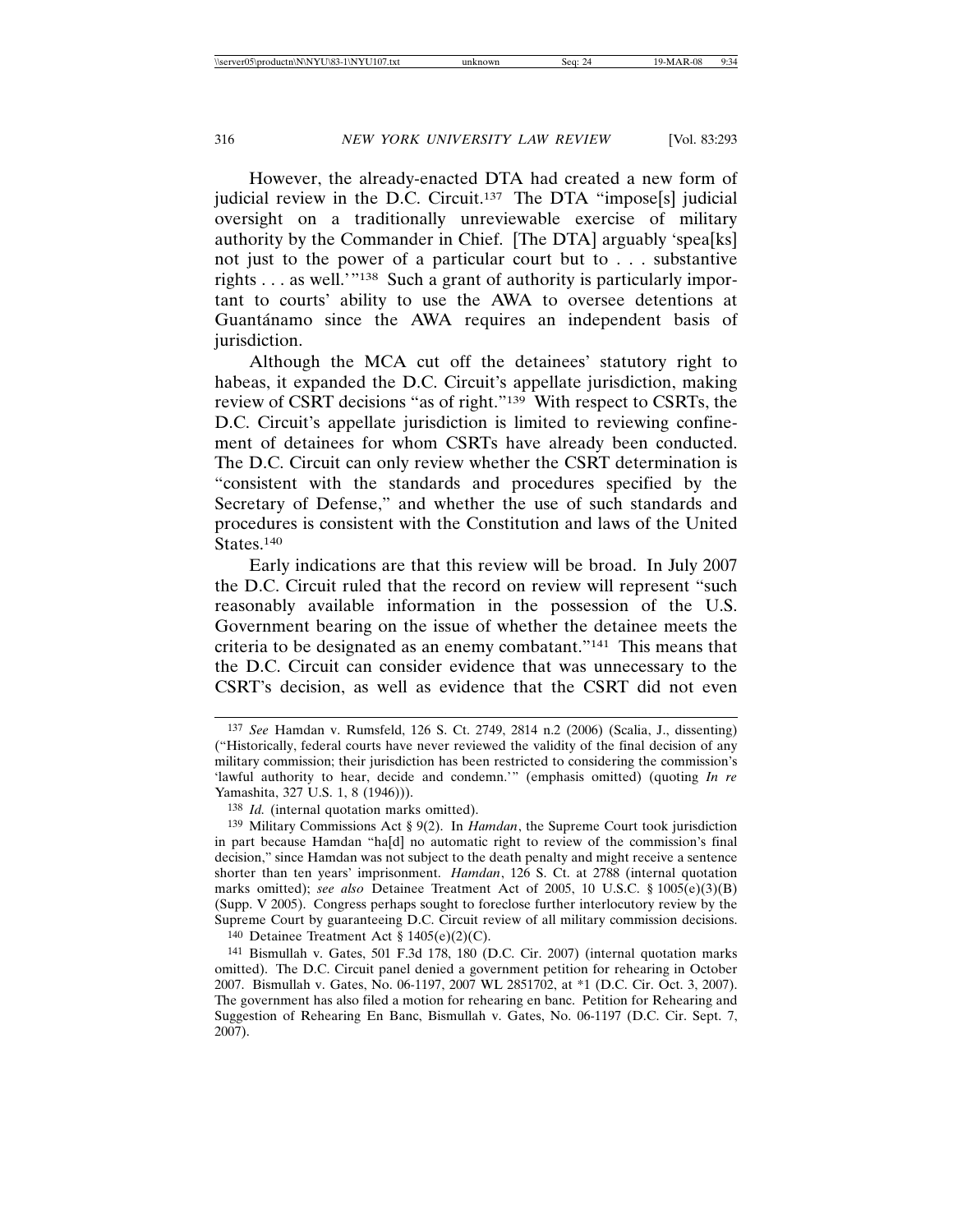request to view.142 The D.C. Circuit also declined to give the CSRT's status determination deference. The Court noted that "[i]f a preponderance of the evidence in the record . . . supports the Tribunal's finding, then the Tribunal's status determination must be upheld."143 As such, it appears that the hearings in front of the D.C. Circuit can be on a record broader than that used by the CSRT, with no required deference to CSRT findings.

### *B. AWA Injunctions Following the Military Commissions Act*

On July 20, 2007, the D.C. Circuit issued its first AWA injunction related to the Guantánamo detainees.<sup>144</sup> In *Bismullah v. Gates*, the first appeal of a CSRT to the D.C. Circuit,<sup>145</sup> the panel unanimously issued a new Protective Order granting the Guantanamo detainees access to counsel146 and granting counsel access to classified information.147

Although the D.C. Circuit reached a conclusion consistent with the Supreme Court's AWA jurisprudence, the court cited to only one D.C. Circuit opinion and no Supreme Court opinions in applying the AWA.148 However, by considering the language of the opinion and the structure of the relief granted, it is easy to see that the court considered or applied at least most of the factors.

### *1. The Absence of Alternative Remedies*

The D.C. Circuit in *Bismullah* never holds that there is no alternative remedy whereby the detainees can obtain access to counsel. This is an important omission from the opinion; the court should first establish that the petitioner has no other recourse before considering the AWA.

Nonetheless, a consideration of the CSRTs and the DTA demonstrates that there was no alternative recourse. The CSRTs are not created by Congress, but Congress did require the Pentagon to submit procedures for them.149 Detainees are appointed "personal represent-

<sup>142</sup> *Bismullah*, 501 F.3d at 180, 185–87.

<sup>143</sup> *Id.* at 186.

<sup>144</sup> *Id.* at 187–91.

<sup>145</sup> Robert M. Chesney, *Judicial Review, Combatant Status Determinations, and the Possible Consequences of* Boumediene, 48 HARV. INT'L L.J. ONLINE 62, 64 (2007), http://www. harvardilj.org/online/110.

<sup>146</sup> *Bismullah*, 501 F.3d at 187–89.

<sup>147</sup> *Id.* at 187–88.

<sup>148</sup> *Id.* at 187 (citing Telecomm. Research & Action Ctr. v. FCC, 750 F.2d 70, 75–76 (D.C. Cir. 1984)).

<sup>149</sup> Detainee Treatment Act of 2005, 10 U.S.C. § 1405(a) (Supp. V 2005). The currently applicable procedures can be found at Memorandum from Gordon England, Deputy Sec-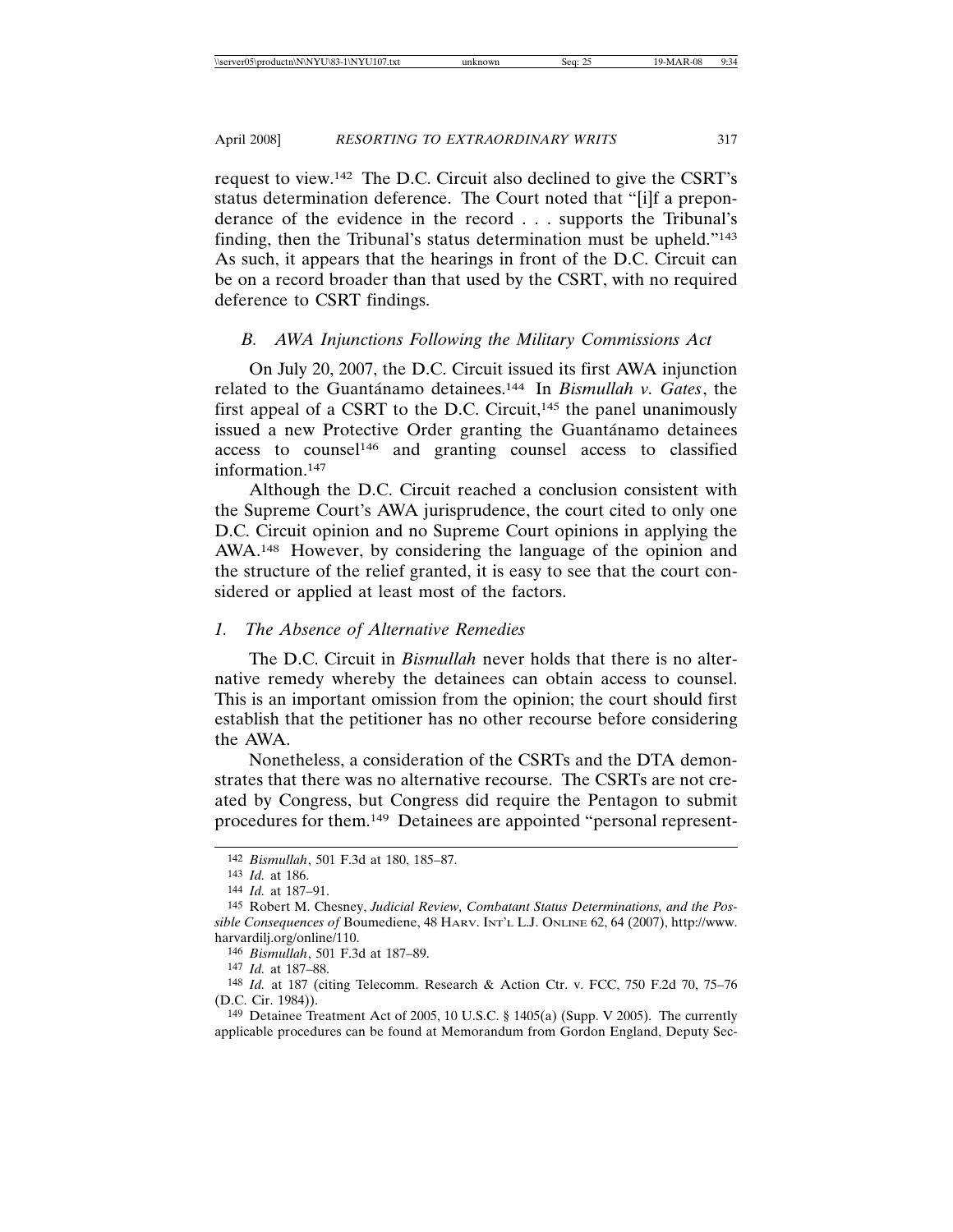atives," who are commissioned officers with top secret security clearance but may *not* be a judge advocate.150 The personal representative must make the following statement to the detainee: "I am neither a lawyer nor your advocate, but have been given the responsibility of assisting your preparation for the hearing. None of the information you provide me shall be held in confidence and I may be obligated to divulge it at the hearing."151

As such, since neither the DTA nor the procedures governing the CSRTs provide a right to counsel, and the appointed "personal representative" cannot substitute for counsel at the D.C. Circuit, there is no statutory alternative governing counsel access for detainees appealing CSRT determinations. Although the court in this instance failed to eliminate other available alternatives explicitly, there were none. However, to render a jurisprudentially sound decision in the future, courts would do well to explicitly consider and reject any (potential) alternative sources of statutory relief presented by the parties.

### *2. An Independent Basis for Jurisdiction*

*Bismullah*'s first holding, defining the record on review and declining to accord deference, establishes that the court had an independent basis for jurisdiction.152 The court had properly taken jurisdiction as soon as an appeal had been made of the CSRT determinations. As explained in Part I.A, the court in each instance should establish that the petitioner has an independent basis for jurisdiction and is not relying on the AWA itself for jurisdiction.

The government conceded jurisdiction in *Bismullah*, and so the issue was not contested.153 While not directly including the independent basis for jurisdiction as a piece of its AWA analysis, the court did properly find jurisdiction over the case.

### *3. Necessary or Appropriate in Aid of Jurisdiction*

The *Bismullah* court made many statements that grounded its decision in the "necessary or appropriate" language of the AWA. For instance, in determining that counsel should have access to classified information, the court noted:

retary of Defense on Implementation of Combatant Status Review Tribunal Procedures for Enemy Combatants Detained at U.S. Naval Base Guantánamo Bay, Cuba (Jul. 14, 2006), *available at* http://www.defenselink.mil/news/Aug2006/d20060809CSRTProcedures. pdf.

<sup>150</sup> Memorandum from Gordon England, *supra* note 149, at Enclosure (3), § A.

<sup>151</sup> *Id.* at Enclosure (3), § D.

<sup>152</sup> *Bismullah*, 501 F.3d at 184–86; *see also supra* Part III.A.

<sup>153</sup> Corrected Brief for Respondent Addressing Pending Preliminary Motions at 1–2, United States v. Bismullah, No. 06-1197 (D.C. Cir. Apr. 10, 2007).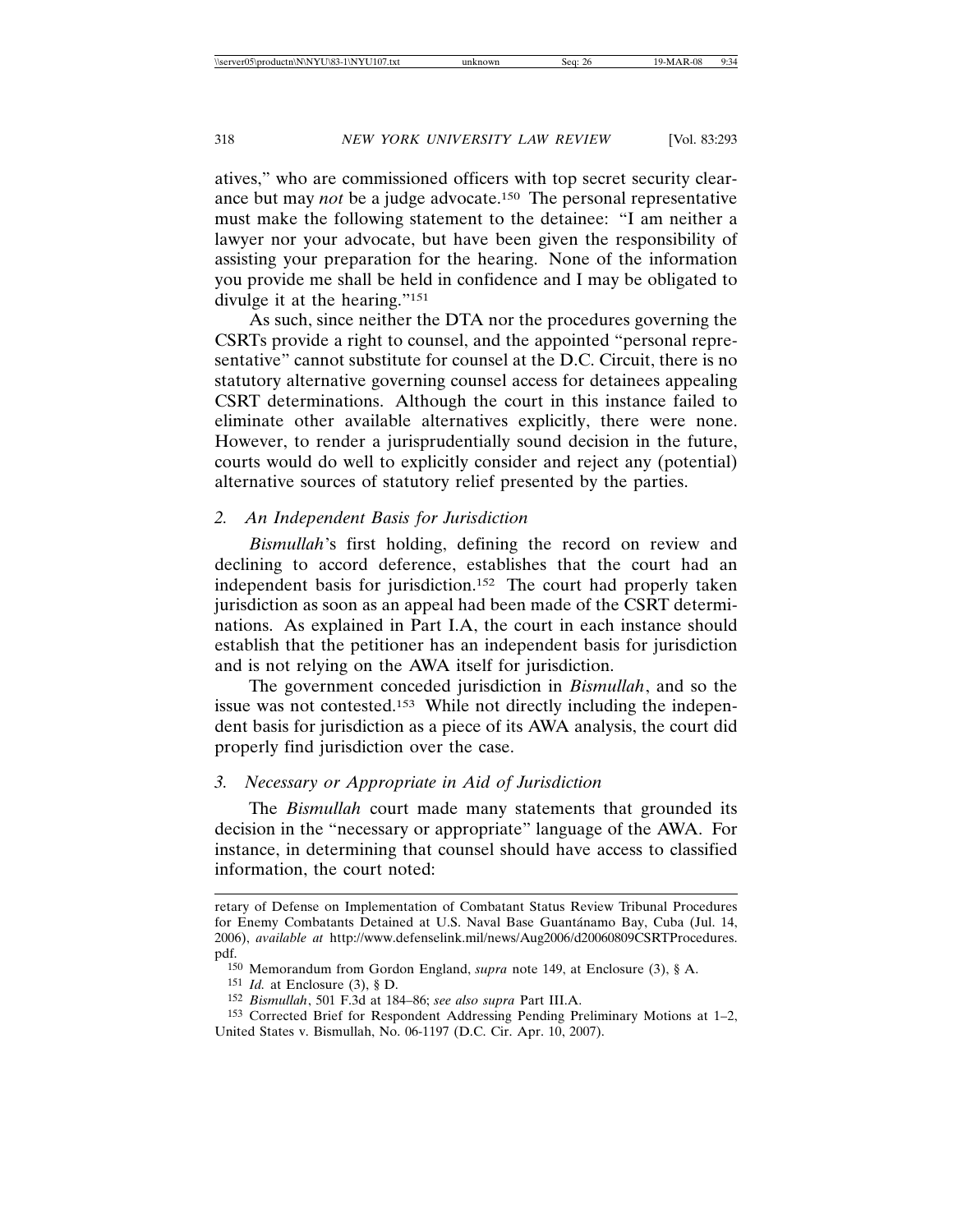We think it clear that this court cannot discharge its responsibility . . . unless a petitioner's counsel has access to as much as is practical of the classified information regarding his client. Counsel simply cannot argue, nor can the court determine, whether a preponderance of the evidence supports the Tribunal's status determination without seeing all the evidence.154

Importantly, although the above quotation appears to grant counsel access to classified information because it is *necessary* to the court's review, in other instances the court applies a lesser standard. For instance, in setting out rules for attorney-client privilege, the court noted:

Without expressing any view as to whether the attorney-client privilege applies in this context, we must agree that "full and frank communication" between a detainee and his counsel will help counsel present the detainee's case to the court, and thereby aid the process of review with which we have been charged by the Congress.155

In this case the court appears to be agreeing with petitioner, not because full and frank communication between detainee and counsel are absolutely necessary to the adjudication of the claim, but because it would be *helpful*. This language matches the Supreme Court's interpretation that the AWA power not be limited to circumstances where "the court could not otherwise physically discharge" its duties,156 and instead understands the AWA's role as a "legislatively approved source of procedural instruments designed to achieve the rational ends of law."157

Finally, the court applied this standard appropriately by not considering the four-factor test for a traditional injunction.158 Indeed, at no time in the opinion did the court consider whether the petitioners were likely to succeed on the merits of their appeal.

# *4. Usages and Principles of Law*

The *Bismullah* court does not specifically analogize to existing law. However, this does not necessarily contradict Supreme Court jurisprudence. The Supreme Court's recommendation that "the courts may fashion appropriate modes of procedure, by analogy to existing rules or otherwise in conformity with judicial usage" was limited specifically to the habeas context.159

<sup>154</sup> *Bismullah*, 501 F.3d at 187.

<sup>155</sup> *Id.* at 189.

<sup>156</sup> Adams v. United States *ex rel.* McCann, 317 U.S. 269, 273 (1942).

<sup>157</sup> Harris v. Nelson, 394 U.S. 286, 299 (1969) (quoting Price v. Johnston, 334 U.S. 266, 282 (1948)) (internal quotation marks omitted).

<sup>158</sup> *See supra* Part II.A.1.

<sup>159</sup> *Harris*, 394 U.S. at 299.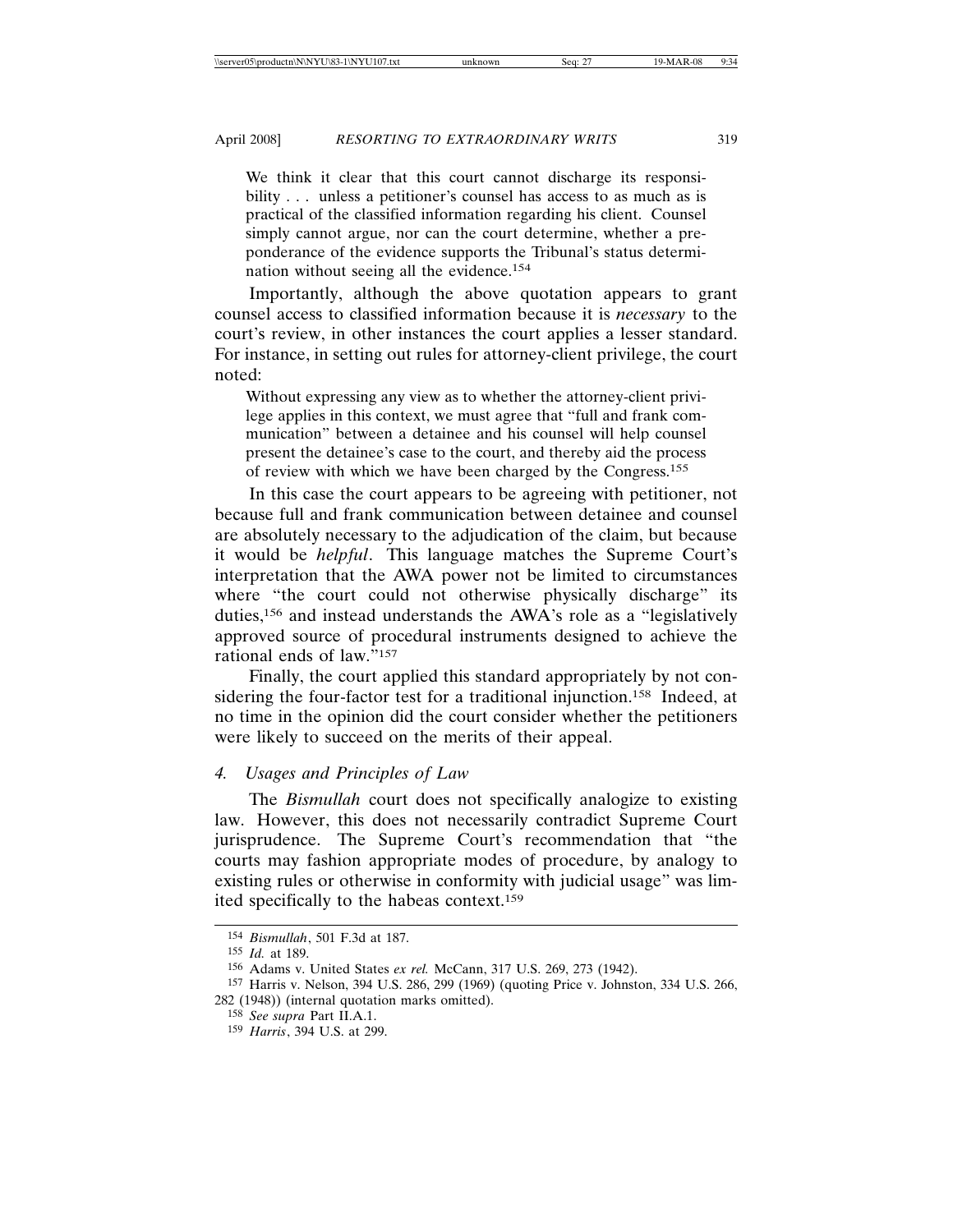Nonetheless, there is some evidence that the circuit court sought to align itself where possible with the district court's Protective Order arising out of *Al Odah*,<sup>160</sup> later referred to as the Status Quo Order.<sup>161</sup> Ruling by analogy is less disruptive to litigants and provides a measure of predictability. Moreover, it follows the traditional function of the equity courts in filling the *casus omissus*, 162 where the courts rule under the AWA by analogy. The circuit court appropriately considered the Status Quo Order as the previously existing but no longer valid law governing counsel access. Unfortunately, the court engaged in no discussion of why the Status Quo Order was an appropriate analogy, nor did it identify that it was using the Order in that manner.

### *C. The Future of the All Writs Act*

The first important conclusion to draw from the experience of the D.C. District and Circuit Courts is that the AWA operates in a similar manner whether the jurisdiction is based on the habeas corpus statutes or the appellate power of the DTA. This is important for two reasons.

First, the Supreme Court recently granted a writ of certiorari in *Boumediene v. Bush*. 163 The questions presented in the case include whether the MCA validly stripped federal court jurisdiction over the habeas petitions.<sup>164</sup> This Note does not predict whether the Supreme Court will rule in favor of the detainees or how broad a ruling the Court will make. However, this Note does conclude that the standard governing the issuance of AWA injunctions will be the same whether the court's basis for jurisdiction is habeas corpus or the DTA.

Second, if the AWA jurisprudence for a right to counsel is the same whether the basis for jurisdiction is the habeas statutes or the DTA, then we would expect that the jurisprudence for the right to transfer abeyance would be equally indistinguishable. This second

<sup>160</sup> *See* Adem v. Bush, 425 F. Supp. 2d 7, 11 (D.D.C. 2006) ("*Al Odah* set the parameters for the final Amended Protective Order and Revised Access Procedures subsequently approved by Judge Joyce Hens Green in *In re Guantanamo Cases*, 344 F.Supp.2d 174 (D.D.C.2004).").

<sup>161</sup> Bismullah v. Gates, 501 F.3d 178, 187–88, 190 (D.C. Cir. 2007); Amended Protective Order and Procedures for Counsel Access to Detainees at the United States Naval Base in Guantanamo Bay, Cuba, *In re* Guantanamo Detainee Cases, No. 02-CV-0299(CKK) (D.D.C. Nov. 8, 2004), *available at* http://www.globalsecurity.org/security/library/policy/ national/02-299a\_08nov2004.pdf. The Chief Judge of the D.C. District Court entered the Protective Order, which governed detainees' access to the outside world. *Adem*, 425 F. Supp. 2d at 9 n.5 (D.D.C. 2006) (describing access to mail granted by Protective Order).

<sup>162</sup> *See supra* notes 23–33 and accompanying text.

<sup>163</sup> 127 S. Ct. 3078 (2007).

<sup>164</sup> Petition for Writ of Certiorari at i, *Boumediene*, 127 S. Ct. 1478 (Mar. 5, 2007) (No. 06-1195).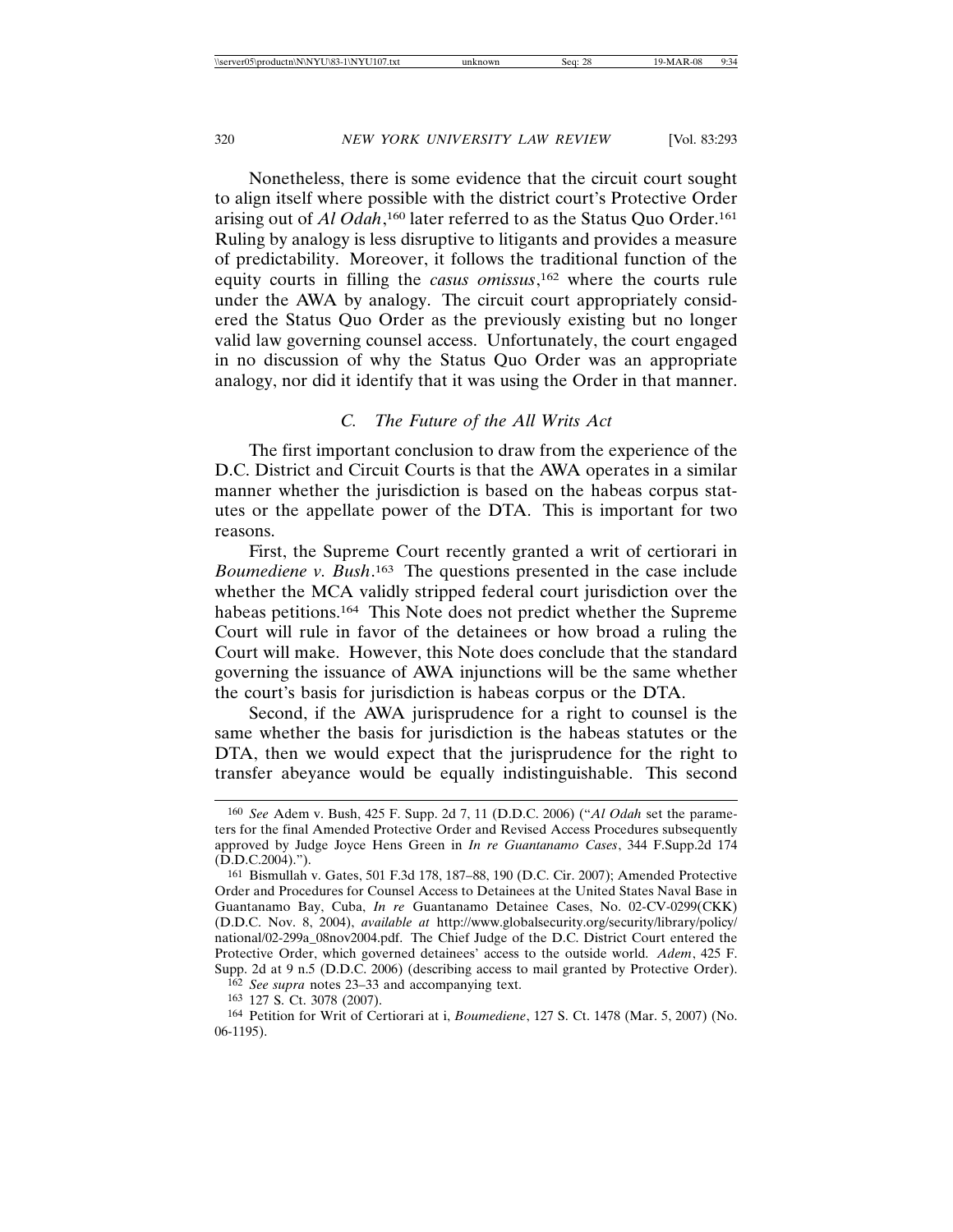point warrants some further discussion by briefly applying the four factors outlined in Part I.A.

First, there is no alternative remedy for stopping detainee transfers. Appellate Rule  $23(a)$ ,<sup>165</sup> on which at least one district court judge previously issued a preliminary injunction,166 is applicable only to habeas proceedings. Moreover, the DTA and MCA provide no procedure to prevent release or transfer.167 Second, this Note has already shown that there is appellate jurisdiction in the D.C. Circuit to review CSRT determinations.168

Third, enjoining the transfer is necessary to aid the court's jurisdiction. The transfer of a detainee to a foreign jurisdiction would have "the practical effect of diminishing the court's power to bring the litigation to a natural conclusion."169 The DTA explicitly states that such a transfer would eliminate the D.C. Circuit's jurisdiction to review CSRTs.170 Fourth, the court should be expected to fill in the gaps by analogy to existing law. Just as the circuit court in *Bismullah* looked to the Status Quo Order,<sup>171</sup> so too can the circuit court granting a transfer abeyance motion look to similar motions granted by the district courts under habeas jurisdiction.172

168 *See supra* Part III.A.

169 Al-Anazi v. Bush, 370 F. Supp. 2d 188, 195 (D.D.C. 2005) (quoting Klay v. United Healthgroup, Inc., 376 F.3d 1092, 1102 (11th Cir. 2004)).

170 Detainee Treatment Act of 2005, 10 U.S.C. § 1405(e)(2)(D) (Supp. V 2005) ("The jurisdiction of the United States Court of Appeals for the District of Columbia Circuit with respect to the claims of an alien under this paragraph shall cease upon the release of such alien from the custody of the Department of Defense.").

171 Bismullah v. Gates, 501 F.3d 178, 187–88, 190 (D.C. Cir. 2007).

172 There are at least two cases in which the D.C. Circuit and the D.C. District Court have enjoined the transfer of detainees. In *Omar v. Harvey*, the D.C. Circuit enjoined the transfer of a U.S. citizen in the custody of Multinational Forces in Iraq (MNF-I) to the Central Criminal Court of Iraq. 479 F.3d 1, 3–4 (D.C. Cir. 2007); Omar v. Harvey, 416 F. Supp. 2d 19, 28 (D.D.C. 2006) (noting "concern that any physical transfer of the petitioner may prematurely moot the case or undo this court's jurisdiction"). In late 2007, the Supreme Court granted certiorari in *Omar*. In a second recent (and extraordinary) case, the D.C. District Court enjoined a Guantánamo detainee's transfer pursuant to the court's seemingly extinguished habeas jurisdiction, noting the "deep shadow of uncertainty over the jurisdictional ruling" of the D.C. Circuit in *Boumediene v. Bush*, given the Supreme

<sup>165</sup> FED. R. APP. P. 23(a).

<sup>166</sup> Abdah v. Bush, Civ.A. No. 04-1254(HHK), 2005 WL 711814, at \*5–7 (D.D.C. Mar. 29, 2005).

<sup>&</sup>lt;sup>167</sup> The MCA amended the habeas statute to read that "no court, justice, or judge shall have jurisdiction to hear or consider any other action against the United States or its agents relating to any aspect of the detention, transfer, treatment, trial, or conditions of confinement" of an enemy combatant. Military Commissions Act of 2006, Pub. L. No. 109- 366, § 7(a), 120 Stat. 2600, 2635–36 (to be codified at 28 U.S.C. § 2241(e) (Supp. V 2005)). However, this language amends only the habeas statute, and is not included in the limitations of the D.C. Circuit's scope of review. I believe that it is more appropriately seen as an attempt to preclude not only primary habeas jurisdiction, but any AWA actions appurtenant to habeas proceedings to limit transfer or regulate conditions of confinement.